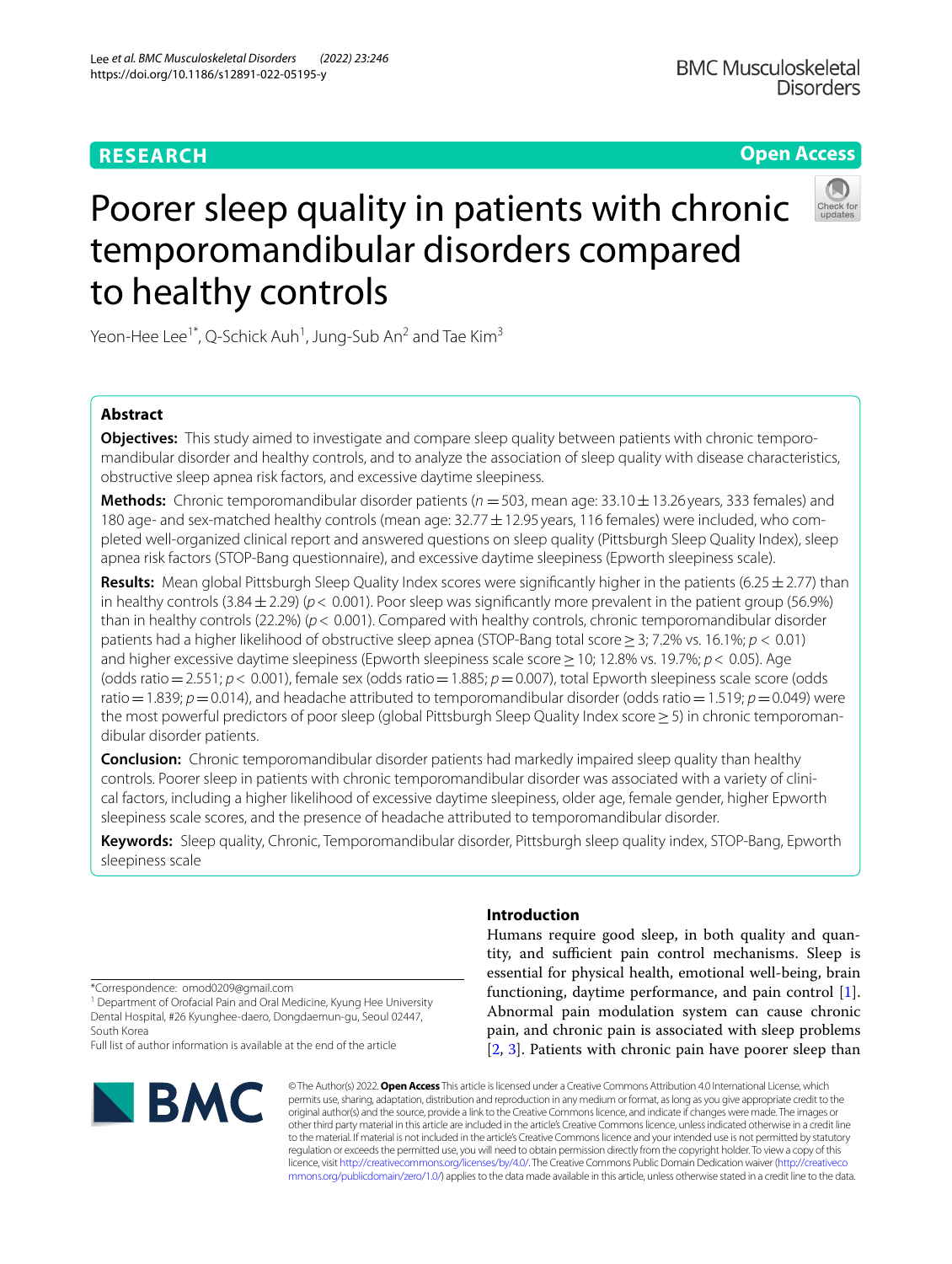healthy controls in terms of sleep latency, sleep efficiency, and awakenings after sleep onset  $[4]$  $[4]$ . Thus, reciprocal, bidirectional interactions exist between chronic pain and sleep disorders, deterioration in either of them can ultimately become comorbid conditions [\[5](#page-10-4)]. In clinical settings, sleep problems have been found to impact 88% of patients with chronic pain  $[6]$  $[6]$  $[6]$ . Contrarily, more than 40% of patients who have sleep-related problems report chronic pain  $[7]$  $[7]$ . The prevalence of chronic pain ranges from 10 to 40% [\[8](#page-10-7)], similar to that of sleep disorders, ranging from 10 to 36% [[9\]](#page-10-8).

Temporomandibular disorders (TMDs) are quite common chronic orofacial pain conditions. TMDs are highly prevalent, afecting up to 25% of the population, with a peak incidence at 20–40 years of age, and 1.5–2 times more prevalent in female than in male [[10\]](#page-10-9). Pain is the most common symptom of TMDs [[11\]](#page-10-10), which can afect areas such as the ears, eyes and/or throat, frequently causing neck pain and headache, and involve disturbances in mandibular movement, and functional impairment. Sleep problems are common in patients with TMD, with approximately 90% reporting poor sleep quality [[12\]](#page-10-11). Deterioration of sleep quality and impairment of sleep structure occur in a signifcant proportion in TMD patients and are thought to be a risk factor for maintaining and worsening symptoms [\[13–](#page-10-12)[15\]](#page-10-13), but their impact is not clearly known in chronic TMD. Sleep quality in patients with TMD decreases as the number of diagnoses of painful TMD increases based on the research diagnostic criteria for TMD (RDC / TMD) Axis I [[13\]](#page-10-12). Although several studies have been conducted on sleep quality in TMD patients [[12,](#page-10-11) [16](#page-10-14), [17\]](#page-10-15), few researchers use the updated diagnostic criteria for TMD (DC / TMD).

Chronic TMD can present persistent, recurrent, or chronic pain associated with TMJ and/or muscles involved in the masticatory system  $[11]$  $[11]$ , which leads to highly disabling. As the etiology of chronic TMD is considered multifactorial, chronic TMD has an idiopathic basis in which the pathophysiology mechanism is not well understood. Patients with chronic TMD tend to undergo a process of central sensitization, central hyperexcitation, resulting in plastic changes in neurons at the spinal and/or supraspinal level  $[18, 19]$  $[18, 19]$  $[18, 19]$  $[18, 19]$ . These changes could lead to an alteration in the descending pathways of pain modulation  $[20]$  $[20]$ . Through these processes, pain inhibition can be defcient in chronic TMD patients, and they can have pain even with non-noxious stimuli, or suffer from hyperalgesia and rest pain. In addition, chronic TMD is also accompanied by pain amplifcation due to neuroendocrine dysfunction, and sleep problems and psychological disorders are common comorbidities [\[21](#page-10-19), [22\]](#page-10-20). TMD patient ratings of poor sleep are associated with increased clinical pain severity and psychological

distress [[12\]](#page-10-11). Sleep bruxism is considered an aggravating factor for TMD pain, but the relationship remains controversial [[23,](#page-10-21) [24](#page-10-22)]. However, there is little evidence to indicate that chronic TMD patients have poor sleep quality, and it is not known which factors clearly afect the sleep quality of chronic TMD patients.

In the present study, three sleep questionnaires including the Pittsburgh Sleep Quality Index (PSQI), Epworth sleepiness scale (ESS), and the snoring, tiredness, observed apnea, high blood pressure (STOP)-BMI, age, neck circumference, and male gender (Bang) questionnaire were used to investigate factors infuencing sleep quality and quantity in chronic TMD patients. The Pittsburgh Sleep Quality Index (PSQI) is a valid, reliable, and internationally known instrument for assessing selfperceived sleep quality [[25](#page-10-23)]. Excessive daytime sleepiness (EDS) is a common symptom in sleep disorders, headaches, and chronic pain  $[26, 27]$  $[26, 27]$  $[26, 27]$  $[26, 27]$ . The EDS status can be evaluated with the ESS, and 28.6% of TMD patients presented with EDS based on this questionnaire [\[27](#page-10-25)]. Obstructive sleep apnea (OSA) is a sleep breathing disorder characterized by repeated agitation of nocturnal breathing disruption caused by upper airway collapse, and is considered as a putative risk factor for TMD [\[28](#page-11-0)]. For screening for OSA, STOP-Bang questionnaire with high reliability has been used in the clinical field [[28](#page-11-0), [29](#page-11-1)]. The first attempt was made in which three questionnaires were simultaneously applied to chronic TMD diagnosed by DC/TMD.

This cohort study aimed to evaluate clinical characteristics and sleep-related factors in patients with chronic TMD, to determine which parameters were signifcantly associated with decreased sleep quality in them. Our fndings in this study will support the usefulness of an integrated model of demographics and disease characteristics in explaining sleep quality deterioration in chronic TMD patients.

## **Materials and methods**

## **Participants**

To investigate the research purpose, the authors designed and implemented a retrospective cohort study conducted at the Department of Orofacial Pain and Oral Medicine at Kyung Hee University Dental Hospital of Seoul. The research protocol was reviewed in compliance with the Helsinki Declaration and approved by the Institutional Review Board of the Kyung Hee University Dental Hospital (KHD IRB no. 1804–2). Written informed consent was obtained from all individual participants.

Of the patients who had visited the Department of Orofacial Pain and Oral Medicine between June 1, 2018, and November 30, 2019, the study sample was composed of chronic TMD patients according to inclusion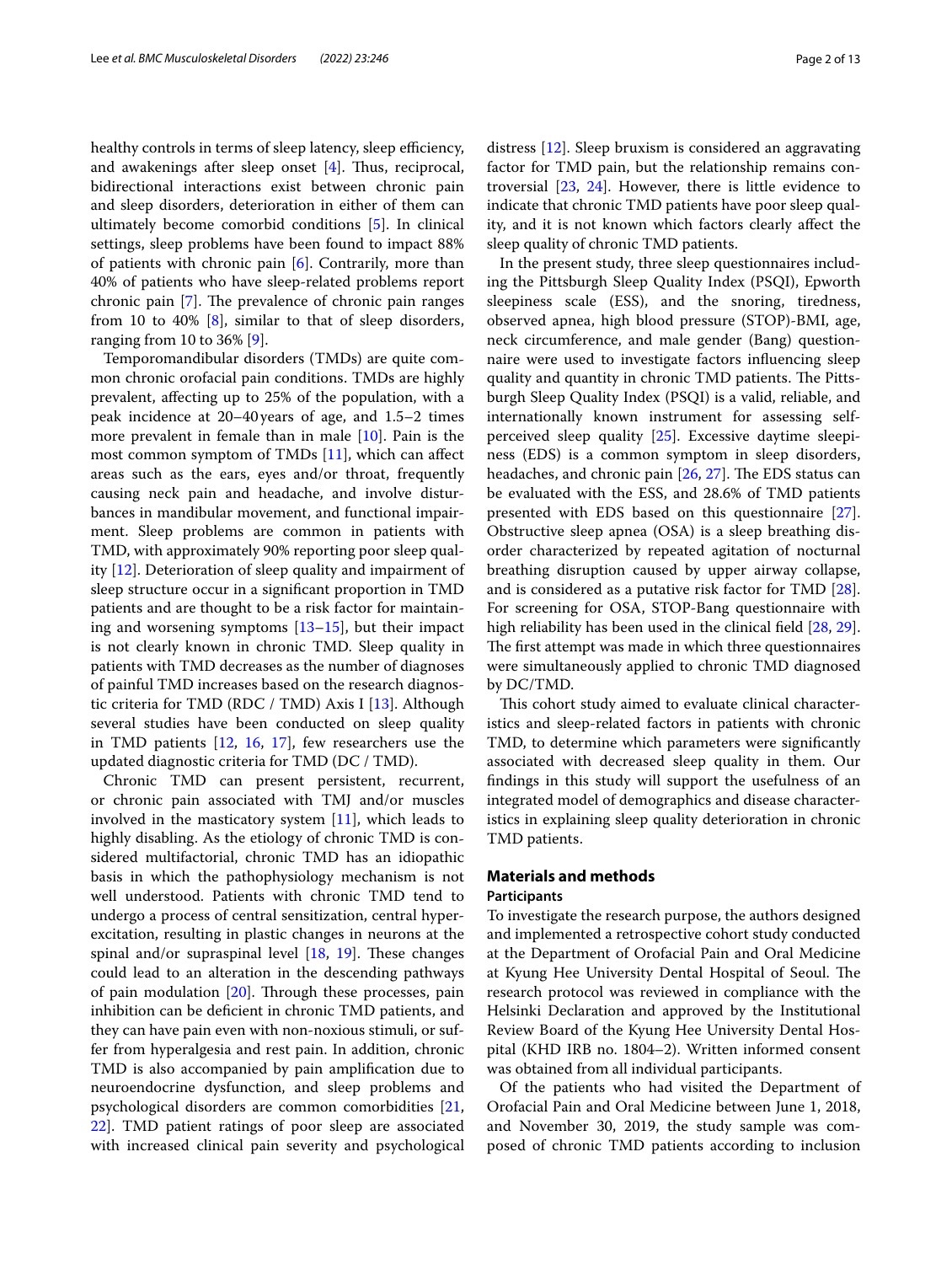and exclusion criteria. Inclusion criteria of chronic TMD patients were as follows: completed a set of routine TMJ assessments, as well as constructive questionnaires, no treatment of the current episode other than medication, and a history of current TMD symptoms lasting more than 6months. Patients who were pregnant or had a history of systemic osteoarthritis, rheumatoid arthritis, other connective tissue diseases, general infection, neurological/neuropathic diseases, and those under 18years of age were excluded from the study. Healthy controls were recruited through advertisements in the hospital. Inclusion criteria of healthy controls were as follows: systemic good health, no history of macrotrauma or surgery on TMJ and neck area, no previous diagnosis of TMD, no TMD signs and symptoms, and an absence of TMD on brief clinical examination. Healthy individuals who satisfes the following inclusion criteria and exclusion, and who are sex- and age-matched with chronic TMD patients were fnally selected. All individuals included in the study completed three questionnaires including PSQI, ESS, and STOP-Bang.

#### **TMD classifcation and clinical evaluation**

Clinical evaluation procedures included an oral examination, interview, panoramic radiography, and a comprehensive questionnaire in DC/TMD Axis I diagnostic algorithms for TMD diagnoses  $[30]$ . A subtype of diagnostics included myofascial pain, disc displacement, arthralgia, and headache attributed to TMD based on DC/TMD Axis I diagnostic algorithms.

We diagnosed patients who experienced TMJ pain for more than six months after onset as chronic TMD. When the pain persisted more than three to six months, individuals were usually considered in a chronic state [[31\]](#page-11-3). The intensity of TMD pain was measured using a visual analog scale (VAS) (0–10, 10 being the worst possible pain). The duration of symptoms in the masticatory muscles, TMJ, and adjacent structures was reported by patients in how many days elapsed since the patient evert felt TMD-related symptoms. Information concerning patient demographics included age, sex, height, body weight for body mass index  $(BMI = weight/height^2)$ , and neck circumference were collected by a research assistant. We described sleep quality diferences between chronic TMD patients and healthy controls, investigated subgroup of TMD infuences, and studied sleep quality in the full set of DC/TMD subgroups of Axis I.

## **Sleep quality evaluation using PSQI**

PSQI, a sleep self-rated questionnaire, was employed to measure sleep quality. Habitual sleep quality and sleep disturbance in the past month were assessed using the 19-item PSQI, a well-validated self-report questionnaire.

The PSQI has seven components that concern subjective sleep quality, sleep latency, sleep duration, sleep efficiency, sleep disturbances, use of sleep medication, and daytime dysfunction. Each subscale is weighted equally, scored from 0 (good sleep/no problems) to 3 (poor sleep/ severe problems), summing to a global PSQI score (range, 0–21). Higher scores denote worse sleep quality, and a global score>5 has a diagnostic value in distinguishing poor from good sleep [\[32\]](#page-11-4).

## **The risk evaluation of obstructive sleep apnea (OSA) with STOP‑Bang**

To complementarily evaluate the factors related to OSA and EDS along with sleep quality obtained from PSQI, STOP-Bang and ESS questionnaire were additionally used. The STOP-Bang questionnaire is validated screening tool for identifying high likelihood for OSA. The STOP-Bang questionnaire includes eight dichotomous (yes/no) questions related to these clinical features of sleep apnea. For each question, answering "yes" scores 1, a "no" response scores 0, and the total score ranges from 0 to 8. The exposure of interest was a binary-low or high likelihood for OSA; the low likelihood of OSA: Yes to <3 questions, high likelihood of OSA: Yes to ≥3 questions [[33\]](#page-11-5). All patients were asked to complete the STOP-Bang questionnaire.

#### **Excessive daytime sleepiness measured by ESS**

The ESS is a validated clinical tool for the evaluation of excessive daytime sleepiness (EDS) [[34\]](#page-11-6). Unlike other scales, which measure sleepiness at a single time point, the ESS is designed to evaluate the general level of sleepiness. The ESS is an eight-item, self-administered questionnaire designed to provide a measure of the subject's propensity to fall asleep in a variety of situations. The subject is instructed to answer how likely it is that he/she would fall asleep in those diferent situations, by giving a score on a 4-point scale  $(0-3)$ . Thus, the total score (the sum of scores of the eight items) of the ESS ranges from 0 to 24. The higher the score, the greater the possibility the individual will fall asleep during the daytime. The ESS total scores were dichotomized into scores ≤10 and>10; the latter is considered to be clinically signifcant EDS [[35\]](#page-11-7). We used a score of 10 or higher on the ESS to measure excessive sleepiness.

#### **Statistical analysis**

The data were analyzed using SPSS Statistics for Windows, Version 20.0 (IBM Corp., Armonk, NY, USA). Continuous variables are presented as means and standard deviations (SD), and categorical variables are presented as frequencies and percentages. Diferences between groups were examined by using the chi-square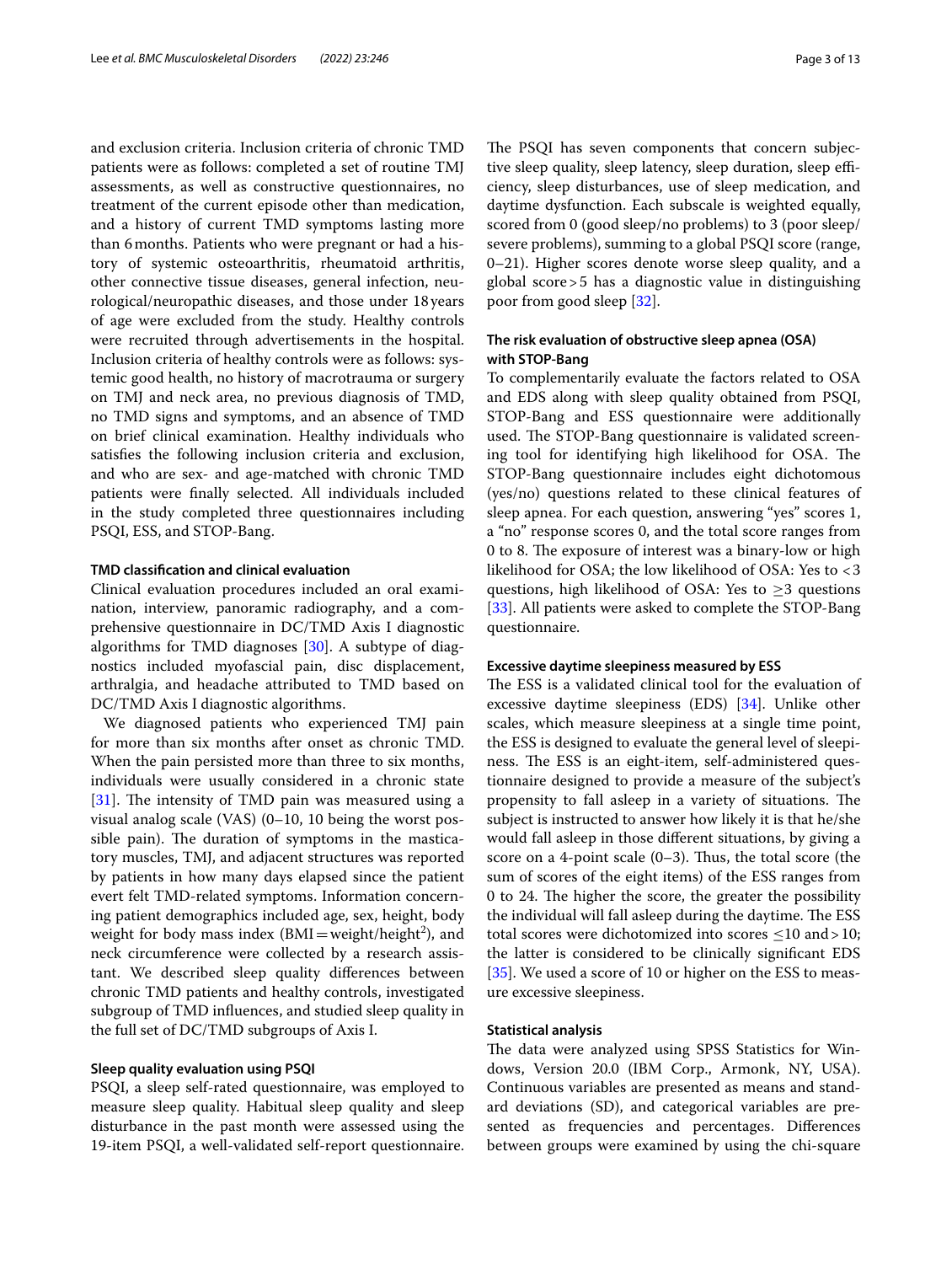test for categorical variables and t-test and one-way analysis of variance (ANOVA) with Tukey post-hoc test for numeric variables. Three questionnaires included in this study were for sleep quality, risk for OSA, and daytime sleepiness. To understand the risk for poor sleep quality, we performed a multiple logistic regression analysis to determine the relative risk for poor sleep (PSQI global score of  $>5$ ). In addition, dichotomous variables based on cut-off points of each questionnaire's global scores were used as dependent or independent variables of logistic regression analysis. The high likelihood of OSA (STOP-Bang total score  $\geq$  3), and EDS (ESS score of >10) (independent variables), as well as age, sex, and symptom duration, were taken into consideration simultaneously to predict a value of a dependent variable (poor sleep) for chronic TMD patients. For all analyses, a two-tailed level of statistical signifcance of a *p*-value was set at less than 0.05.

## **Results**

## **General description**

In this period, 525 patients who were diagnosed with chronic TMD were included, and 22 patients were excluded because they lacked medical documentations. Finally, 503 patients (mean age:  $33.10 \pm 13.26$  years, 333 females) were designated as the chronic TMD group. One hundred and eighty age- (mean age:  $32.77 \pm 12.95$  years, 116 females) and sex-matched TMD-free volunteers were designated to the healthy control group.

Table [1](#page-3-0) presents the demographic characteristics of chronic TMD patients compared to healthy controls. Chronic TMD was more prevalent in females (66.2%) than in males (43.8%), and the female:male was 1.51:1. BMI scores were signifcantly higher in chronic TMD than in healthy controls  $(22.32 \pm 3.57 \text{ vs. } 21.45 \pm 2.76,$  $p=0.001$ ), and the mean values were in the normal range. In chronic TMD patients, the mean VAS score of chronic TMD patients was  $4.89 \pm 2.45$ , and the mean symptom duration was  $589.74 \pm 1315.01$  days.

## **Diferences in PSQI global scores and poor sleep between TMD group and controls**

Table [2](#page-4-0) presents the results of the subjective sleep quality in terms of PSQI score and their comparison of PSQI between chronic TMD patients and healthy controls. PSQI components, including subjective sleep quality, sleep latency, sleep duration, sleep efficiency, sleep disturbances, and use of sleep medication, were signifcantly impaired in patients than in healthy controls (all  $p < 0.05$ ). Interestingly, the PSQI global scores were signifcantly higher in chronic TMD patients than in healthy controls  $(6.25 \pm 2.77 \text{ vs. } 3.84 \pm 2.29, p < 0.001)$ . In other words, subjective sleep quality of the chronic TMD group was more impaired than the healthy control group. The proportion of poor sleepers was signifcantly higher in chronic TMD patients than in healthy controls (56.9% vs. 22.2%, *p*< 0.001). A total of 56.9% of chronic TMD patients were poor sleepers, and the prevalence was signifcantly higher in chronic TMD patients than in controls (22.2%) (*p*< 0.001).

## **Disease characteristics and their relationship with PSQI in chronic TMD patients**

Table [3](#page-4-1) summarizes the clinical factors and subgroups of TMD diagnoses associated with impaired sleep quality. For the chronic TMD patients, both the PSQI global

<span id="page-3-0"></span>**Table 1** Demographic characteristics of chronic TMD patients compared to healthy controls

|                                   | Chronic TMD patients ( $n = 503$ ) | Healthy control ( $n = 180$ ) | p-value                  |  |
|-----------------------------------|------------------------------------|-------------------------------|--------------------------|--|
| Parameter                         | n (%) or Mean $\pm$ SD             | n (%) or Mean $\pm$ SD        |                          |  |
| Age (years) <sup>a</sup>          | $33.10 \pm 13.26$                  | $32.77 \pm 12.95$             | 0.771                    |  |
| Age groups                        |                                    |                               | $< 0.001***$             |  |
| Under 20 years old (10s) <b>b</b> | 61 $(17.59 \pm 2.28)$              | $20(17.60 \pm 1.56)$          | $10s < 20s < 30s <$ over |  |
| $20-30$ years old $(20s)$         | $208(24.58 \pm 2.86)$              | $77(24.43 \pm 2.61)$          | 40                       |  |
| 31-40 years old (30s)             | 93 $(34.46 \pm 3.09)$              | $35(34.03 \pm 3.00)$          |                          |  |
| More than 40 years old (over 40)  | $141(51.49 \pm 7.41)$              | 48 $(51.55 \pm 6.87)$         |                          |  |
| Sex (Female %) <sup>c</sup>       | 333 (66.2)                         | 116(64.4)                     | 0.367                    |  |
| BMI $(kq/m2)a$                    | $22.32 \pm 3.57$                   | $21.45 \pm 2.76$              | $0.001**$                |  |
| VAS                               | $4.89 \pm 2.45$                    |                               | n.a.                     |  |
| Symptom duration (days)           | $589.74 \pm 1315.01$               |                               | n.a.                     |  |

*TMD* temporomandibular disorder, *BMI* body mass index, *SD* standard deviation, *n.a.* not available

A *p*-value < 0.05 was considered signifcant.\*\*: *p*-value <0.01. \*\*\*: *p*-value <0.001

<sup>a</sup> : The results were obtained via t- test, <sup>b</sup> : The mean difference among age subgroups was obtained by one-way analysis of variance and post-hoc analysis. <sup>c</sup>: The results were obtained from χ2 test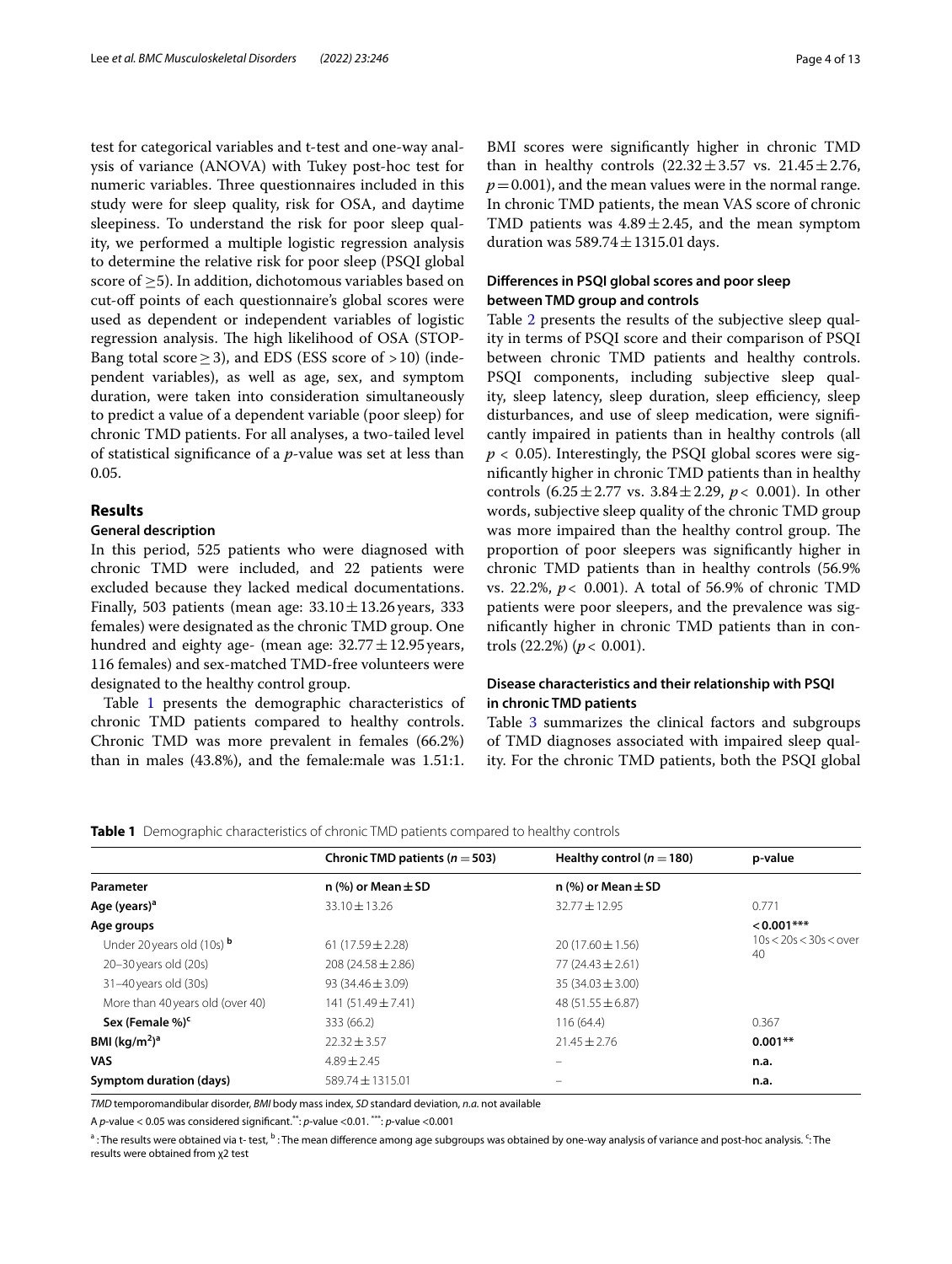|                                                      | Chronic TMD patients ( $n = 503$ ) | Healthy control ( $n = 180$ ) | <i>p</i> -value |
|------------------------------------------------------|------------------------------------|-------------------------------|-----------------|
| Parameter                                            | n (%) or Mean $\pm$ SD             | n (%) or Mean $\pm$ SD        |                 |
| <b>PSOI</b>                                          |                                    |                               |                 |
| Component 1: Subjective sleep quality $(0-3)^{a}$    | $1.50 \pm 0.79$                    | $0.59 + 0.61$                 | $< 0.001$ ***   |
| Component 2: Sleep latency (0-3) <sup>a</sup>        | $0.83 + 0.97$                      | $0.42 \pm 0.72$               | $< 0.001***$    |
| Component 3: Sleep duration $(0-3)^{a}$              | $0.72 \pm 0.91$                    | $0.61 \pm 0.79$               | $0.035*$        |
| Component 4: Sleep efficiency (0-3) <sup>a</sup>     | $0.38 + 0.79$                      | $0.11 \pm 0.36$               | $< 0.001$ ***   |
| Component 5: Sleep disturbances $(0-3)^{a}$          | $1.20 \pm 0.63$                    | $0.45 \pm 0.60$               | $< 0.001$ ***   |
| Component 6: Use of sleep medication $(0-3)^{a}$     | $0.15 \pm 0.54$                    | $0.04 + 0.28$                 | $0.001**$       |
| Component 7: Daytime dysfunction (0-3) <sup>a</sup>  | $1.41 \pm 0.90$                    | $1.79 + 1.04$                 | $< 0.001$ ***   |
| PSQI global score (0-21) <sup>a</sup>                | $6.25 + 2.77$                      | $3.84 + 2.29$                 | $< 0.001***$    |
| Poor sleeper (PSQI global score $\geq$ 5) $^{\rm b}$ | 286 (56.9)                         | 40(22.2)                      | $< 0.001$ ***   |

<span id="page-4-0"></span>**Table 2** Comparison of Pittsburgh Sleep Quality Index (PSQI) between chronic TMD patients and healthy controls

*TMD* temporomandibular disorder, *SD* standard deviation

A *p*-value <0.05 was considered signifcant. \*: *p*-value <0.05, \*\*: *p*-value <0.01, \*\*\*: *p*-value <0.001

<sup>a</sup> : The results were obtained via t- test. <sup>b</sup>: The results were obtained from χ2 test

<span id="page-4-1"></span>**Table 3** Descriptive statistics of disease characteristics and their relationship with Pittsburgh Sleep Quality Index (PSQI) in chronic TMD patients

|                                                                                          |                | <b>PSQI</b>       |                               | Poor sleepers (PSQI > 5) |                         |
|------------------------------------------------------------------------------------------|----------------|-------------------|-------------------------------|--------------------------|-------------------------|
| Parameter                                                                                | Subgroup n (%) | PSQI global score | $p$ -value <sup>a</sup>       | Poor sleeper n (%)       | $p$ -value <sup>b</sup> |
| Demographics of TMD patients ( $n = 503$ )                                               |                |                   |                               |                          |                         |
| Age groups                                                                               |                |                   |                               |                          |                         |
| Under 20 years old (10s)                                                                 | 61(12.1)       | $4.69 \pm 2.34$   | $< 0.001***$                  | 20/61 (32.8)             | $< 0.001***$            |
| 20-30 years old (20s)                                                                    | 208 (41.4)     | $5.85 \pm 2.45$   | $10s < 20s = 30s = over 40^c$ | 104/208 (50.0)           |                         |
| 31-40 years old (30s)                                                                    | 93 (18.5)      | $6.87 \pm 2.91$   | $20s < 30s =$ over $40^d$     | 61/93 (65.6)             |                         |
| More than 40 years old (over 40)                                                         | 141 (28.0)     | $7.11 \pm 2.90$   |                               | 101/141 (71.6)           |                         |
| Sex                                                                                      |                |                   |                               |                          |                         |
| Male                                                                                     | 170 (33.8)     | $5.65 \pm 2.64$   | $< 0.001***$                  | 77/170 (45.3)            | $< 0.001***$            |
| Female                                                                                   | 333 (66.2)     | $6.56 \pm 2.79$   |                               | 209/333 (62.8)           |                         |
| <b>TMD Axis I diagnosis in TMD patients</b> (Multiple diagnoses are allowed per patient) |                |                   |                               |                          |                         |
| Myofascial pain                                                                          |                |                   |                               |                          |                         |
| [presence]                                                                               | 465 (92.4)     | $6.31 \pm 2.82$   | $0.023*$                      | 268/465 (57.6)           | 0.145                   |
| [absence]                                                                                | 38 (7.6)       | $5.50 \pm 1.98$   |                               | 18/38 (47.4)             |                         |
| Disc displacement                                                                        |                |                   |                               |                          |                         |
| [presence]                                                                               | 278 (55.3)     | $6.27 \pm 2.77$   | 0.862                         | 159/278 (57.2)           | 0.928                   |
| [absence]                                                                                | 225(44.7)      | $6.23 \pm 2.78$   |                               | 127/225 (56.4)           |                         |
| Arthralgia                                                                               |                |                   |                               |                          |                         |
| [presence]                                                                               | 355 (70.6)     | $6.22 \pm 2.88$   | 0.888                         | 203/355 (57.2)           | 0.448                   |
| [absence]                                                                                | 148 (29.4)     | $6.26 \pm 2.72$   |                               | 83/148 (56.1)            |                         |
| <b>Headache attributed to TMD</b>                                                        |                |                   |                               |                          |                         |
| [presence]                                                                               | 285 (56.7)     | $6.58 \pm 2.85$   | $0.002**$                     | 178/285 (62.5)           | $0.005**$               |
| [absence]                                                                                | 218 (43.3)     | $5.82 \pm 2.60$   |                               | 108/218 (49.5)           |                         |

*TMD* temporomandibular disorder, *PSQI* Pittsburgh Sleep Quality Index, *SD* standard deviation

*p*-Value signifcance was set at <0.05. \*: *p*-value <0.05, \*\*: *p*-value <0.01, \*\*\*: *p*-value <0.001

<sup>a</sup>: The *p*-value for the test of the mean difference of the PSQI global score between subgroups. <sup>b</sup>: The *p*-value for the comparison results of the number (%) between subgroups via χ2 test and Boneferroni correction. The mean diference among age subgroups was obtained by one-way analysis of variance and post-hoc analysis. c : The PSQI global scores of subgroups over 20years of age were signifcantly higher than that of 10s, and the scores of 20s, 30s, and over 40 were not signifcantly different. <sup>d</sup>: The PSQI global scores over 30 years of age were significantly higher than that of 20s, and the scores of 30s and over 40 were not significantly different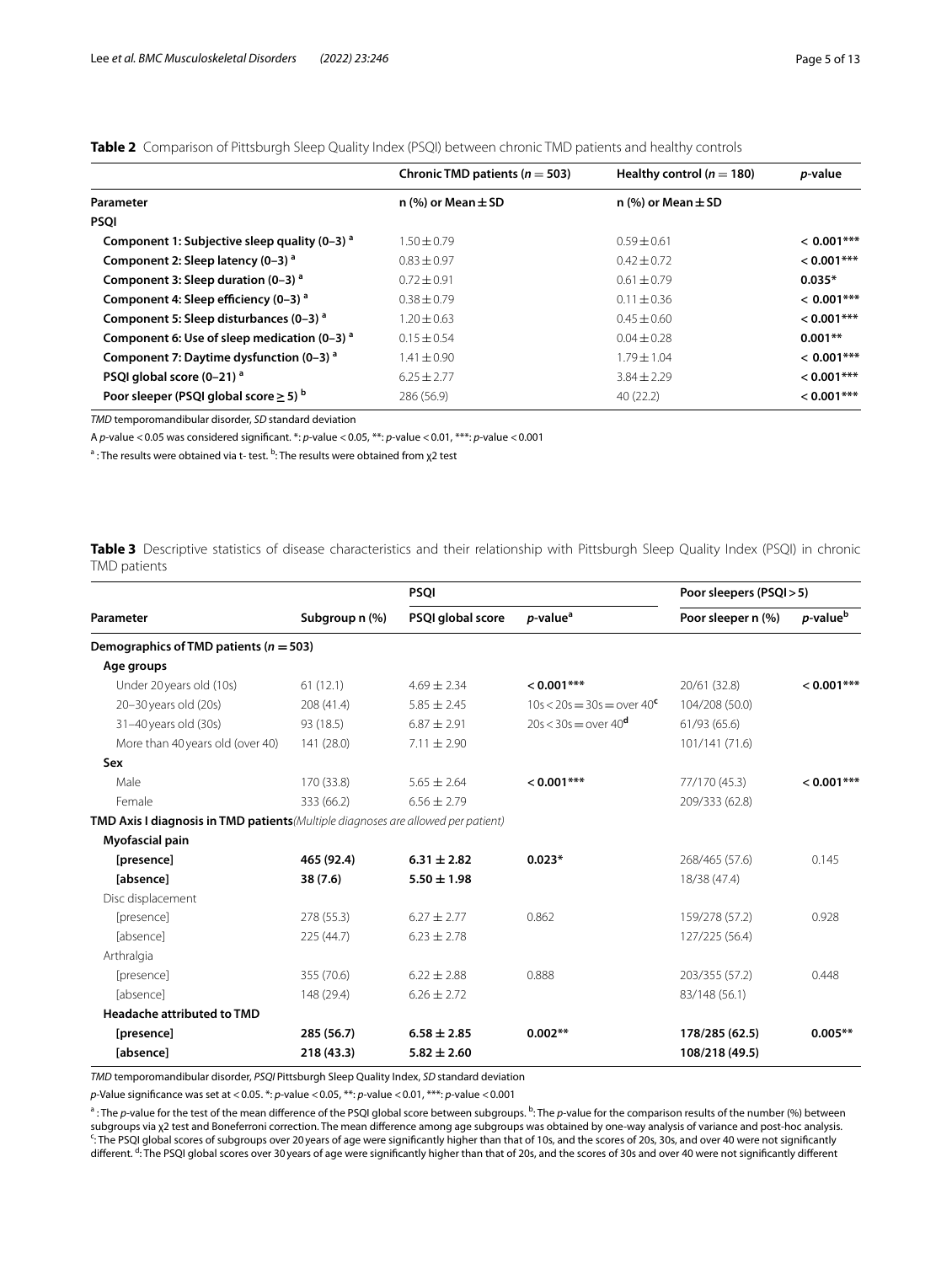score  $(6.56 \pm 2.79 \text{ vs. } 5.65 \pm 2.64, p < 0.001)$  and the poor sleeper ratio (62.8% vs. 45.3%,  $p < 0.001$ ) was significantly higher in females than in males. Conversely, in healthy control, both the PSQI global score  $(3.85 \pm 2.12 \text{ vs.})$ 3.83 $\pm$ 2.59, *p*<0.944) and the poor sleeper ratio (25.0%) vs. 20.7%,  $p=0.506$ ) were not significantly higher in females than in males.

As for age, an increase in age was associated with an increase in PSQI global scores and the occurrence of poor sleep. When we divided TMD patients into subgroups based on their age, the PSQI global scores were signifcantly higher and the ratio of patients with poor sleep quality was higher in patients in their 30s, 40s, or older as compared with those in their 20s and younger. The PSQI global score of chronic TMD patients younger than 20 years old was  $4.69 \pm 2.34$ , and the poor sleeper ratio was 32.8%, whereas the score in patients in their 40s and older was the highest  $(7.11 \pm 2.90)$ , and 71.6% of them were poor sleepers. In contrast, the PSQI global scores did not difer signifcant diference by age subgroup in healthy control (10s (*n*=20): 3.70±2.16, 20s (*n*=77): 3.90±2.53, 30s (*n*=35): 3.94±2.41, and over 40  $(n=48)$ : 3.75  $\pm$  1.87;  $p=0.967$ ). The proportion of poor sleeper also showed no signifcant diference by age subgroup in healthy control (10s: 20.0%, 20s: 23.5%, 30s: 22.9%, and over 40: 20.8%; *p*=0.905).

In addition, multiple TMD sub-diagnoses were allowed in one patient, and the PSQI global score was higher when patients were diagnosed with myofascial pain (6.31 $\pm$ 2.82 vs. 5.50 $\pm$ 1.98,  $p$ =0.023) or headache attributed to TMD (6.58 $\pm$ 2.85 vs. 5.82 $\pm$ 2.60, *p*=0.002) than in patients without the diagnoses. The majority of chronic TMD patients simultaneously sufer from pain of myofascial origin (*n*=465, 92.4%), arthralgia (*n*=355, 70.6%), headache attributed to TMD (*n*=285, 56.7%), and disc displacement  $(n=278, 55.3%)$ . Therefore, we concluded that it is not appropriate to compare the PSQI global and component scores and presence of poor sleep by subgroup.

## **Diferences in STOP‑Bang and ESS between TMD group and controls**

STOP-Bang total scores were signifcantly higher in TMD patients than in healthy controls  $(1.77 \pm 1.86 \text{ vs.})$  $1.53 \pm 0.77$ ,  $p = 0.017$ ) (Table [4](#page-6-0)). By detail, the proportion of snoring (15.7% vs. 4.4%) and high blood pressure (6.4% vs. 1.1%) were signifcantly higher in chronic TMD patients than in controls (all  $p < 0.05$ ). Of the 503 chronic TMD patients, 420 (83.5%) had felt tired, 170 (33.8%) were men, 80 (15.9%) were aged over 50, 28 (5.6%) had observed sleep apnea, 4 (0.8%) had BMI more than 35 kg/ m2, and 29 (5.8%) had larger neck circumference than the reference (male  $>17$  in., female  $>16$  in.). The presence

Ninety-nine out of 503 chronic TMD patients (19.7%) had EDS. Total ESS scores were not signifcantly diferent; however, the EDS rate was signifcantly higher in the chronic TMD group than in controls (19.7% vs. 12.8%,  $p = 0.023$ ).

## **PSQI, STOP‑Bang, and ESS scores according to the number of TMD/AXIS I diagnosis**

When multiple diagnoses according to RDC / TMD and DC / TMD was allowed in one patient, 82.5% of chronic TMD patients had two or more multiple TMD subgroup diagnoses, and only 17.5% of the patients had one TMD diagnosis. Even, there were  $33.8\%$  ( $n=170$ ) of patients with four multiple diagnoses. As a result of the ANOVA test, the PSQI global score was signifcantly higher when chronic TMD patients had four multiple diagnoses  $(6.75 \pm 2.84)$  than when they had two multiple diagnoses  $(5.96 \pm 2.65)$  and three multiple diagnoses  $(5.90 \pm 2.72)$  $(p=0.028)$  (Fig. [1\)](#page-7-0). STOP-Bang total score was not significantly diferent according to the number of sub-diagnoses. However, in ESS, the ESS total score was signifcantly higher when chronic TMD patients had four multiple diagnoses (7.40 $\pm$ 3.79) than when they had only one subdiagnosis  $(5.73 \pm 3.83)$  ( $p < 0.001$ ) (Table [5](#page-7-1)).

## **Multivariate logistic regression analysis of factors infuencing poor sleep quality**

Table [6](#page-8-0) presents the significant predictors for poor sleep (PSQI >5) among chronic TMD patients. To comprehensively examine the risk factors for a poor sleep, multivariate backward stepwise logistic regression analysis of all parameters was performed as the final analysis. The odds ratios (ORs) of each independent variable was interpreted as the change in the incidence of poor sleep in chronic TMD patients. The increase of age  $(OR = 2.551,$ 95%  $CI = 1.662 - 3.917$ ) was the most powerful predictor for poor sleep, and female sex  $(OR=1.885, 95\%)$  $CI = 1.193 - 2.978$ , ESS total score  $(OR = 1.839, 95\%)$  $CI = 1.130 - 2.993$ ), and sub-diagnosis of headache attributed to TMD (OR=1.519, 95% CI=1.014-2.308) were putative risk factors for poor sleep. Whereas BMI, VAS, symptom duration, other sub-diagnoses, except for headache, attributed to TMD, STOP-BANG total score did not reach statistical signifcance.

## **Discussion**

This study comprehensively investigated the clinical characteristics and sleep quality of chronic TMD patients who were diagnosed based on DC/TMD Axis I. The main fndings in the present study imply that chronic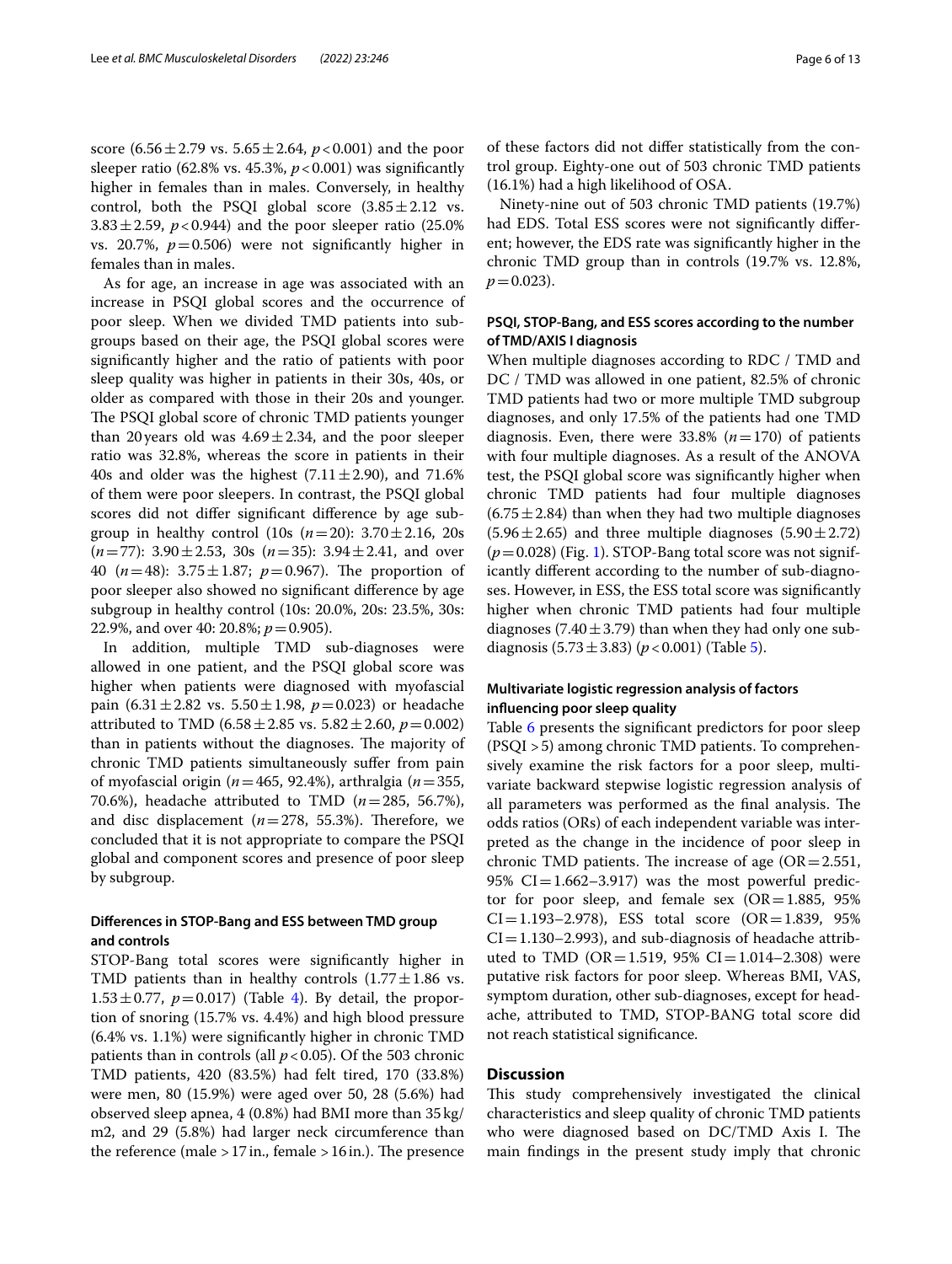#### <span id="page-6-0"></span>**Table 4** Comparison of STOP-BANG and ESS components between groups.

|                                                                                      | Chronic TMD patients ( $n = 503$ ) Healthy control ( $n = 180$ ) p-value |                          |              |
|--------------------------------------------------------------------------------------|--------------------------------------------------------------------------|--------------------------|--------------|
| Parameter                                                                            | n $(\%)$ or Mean $\pm$ SD                                                | n $%$ ) or Mean $\pm$ SD |              |
| STOP-Bang                                                                            |                                                                          |                          |              |
| Snoring (none = 0, yes = $1$ ) <sup>a</sup>                                          | 79 (15.7)                                                                | 8(4.4)                   | $< 0.001***$ |
| Tired (none = 0, yes = 1) $^a$                                                       | 420 (83.5)                                                               | 147(81.7)                | 0.324        |
| Observed apnea (none = 0, yes = 1) $^a$                                              | 28(5.6)                                                                  | 6(3.3)                   | 0.163        |
| High blood pressure (none = 0, yes = $1)^a$                                          | 32(6.4)                                                                  | 2(1.1)                   | $0.002**$    |
| BMI more than $35 \text{ kg/m}^2$ (none =0, yes =1) <sup>a</sup>                     | 4(0.8)                                                                   | 1(0.6)                   | 0.604        |
| Age over 50 (none $=$ 0, yes $=$ 1) $^{\circ}$                                       | 80 (15.9)                                                                | 30(16.7)                 | 0.814        |
| Neck circumference (male > 17 in., female > 16 in.) (none = 0, yes = 1) <sup>a</sup> | 29(5.8)                                                                  | 7(3.9)                   | 0.223        |
| Gender, male (Female = 0, male = $1$ ) <sup>a</sup>                                  | 170 (33.8)                                                               | 64 (35.6)                | 0.367        |
| STOP Bang total score (0-8)                                                          | $1.77 \pm 1.86$                                                          | $1.53 \pm 0.77$          | $0.017*$     |
| STOP-Bang total score $\geq$ 3 (high risk of OSA)                                    | 81(16.1)                                                                 | 13(7.2)                  | $0.001**$    |
| Epworth sleepiness scale                                                             |                                                                          |                          |              |
| Sitting and reading $(0-3)$ b                                                        | $0.94 \pm 0.73$                                                          | $0.91 \pm 0.64$          | 0.588        |
| Watching TV $(0-3)$ <sup>b</sup>                                                     | $0.63 \pm 0.67$                                                          | $0.61 \pm 0.60$          | 0.751        |
| Sitting, inactive in public place $(0-3)^b$                                          | $0.59 \pm 0.66$                                                          | $0.76 \pm 0.73$          | $0.007**$    |
| As a passenger in a car for an hour without a break $(0-3)^b$                        | $1.19 \pm 0.89$                                                          | $1.04 \pm 0.81$          | $0.047*$     |
| Lying down to rest in the afternoon when circumstances permit<br>$(0-3)^{b}$         | $1.45 \pm 0.89$                                                          | $1.17 \pm 0.84$          | $< 0.001***$ |
| Sitting and talking to someone $(0-3)$ b                                             | $0.28 \pm 0.54$                                                          | $0.33 \pm 0.56$          | 0.272        |
| Sitting quietly after a lunch without alcohol (0-3) $b$                              | $1.23 \pm 0.85$                                                          | $1.34 \pm 0.83$          | 0.107        |
| In a car, while stopped for a few minutes for traffic $(0-3)^b$                      | $0.42 \pm 0.63$                                                          | $0.54 \pm 0.66$          | $0.043*$     |
| ESS total score $(0-24)$ <sup>b</sup>                                                | $6.73 \pm 3.62$                                                          | $6.71 \pm 3.02$          | 0.952        |
| ESS total score $\geq$ 10 (EDS) <sup>a</sup>                                         | 99 (19.7)                                                                | 23 (12.8)                | $0.023*$     |

Values are presented as number (%) and mean  $\pm$  standard deviation

*TMD* temporomandibular disorder, *SD* standard deviation, *STOP-Bang* The snoring, tiredness, observed apnea, high blood pressure (STOP)-BMI, age, neck circumference, and gender (Bang), *ESS* Epworth sleepiness scale, *EDS* excessive daytime sleepiness

*p-*Value signifcance was set at <0.05. \*: *p*-value < 0.05, \*\*: *p*-value <0.01, \*\*\*: *p*-value <0.001

 $^{\rm a}$  : Comparison results of the number (%) between groups performed with χ2 test and Boneferroni correction. <sup>b</sup>: The results were obtained via t- test

state TMD patients had poorer sleep than healthy controls, and the magnitude of impaired sleep was associated with increased age, female sex, certain subtypes of TMD diagnosis, including myofascial pain and headache attributed to TMD, and the number of TMD diagnoses in a person. Regarding summary scores and cut-off values of each questionnaire, the presence of EDS was a signifcant predictor for the poor sleep quality in chronic TMD patients.

The cause of chronic TMD is varied, and its localization, and clinical characteristics are vaguer than with acute pain. Chronic TMD is typically associated with joint dysfunctions such as disc displacement with or without reduction [[36](#page-11-8)], and psychological distress [\[21](#page-10-19)]. It is difficult to infer a causal relation between sleep and chronic pain; patients with chronic pain commonly suffer from poor sleep quality [[37\]](#page-11-9). Approximately 45.5% of patients with chronic pain sufer from sleep disorders, and older age was signifcantly associated with pain experience [\[9](#page-10-8)]. In this study, 56.9% of the chronic TMD

group met the proposed cut-of of 5 of PSQI for poor sleep, compared to 22.2% of the control group that had impaired sleep. The proportion of TMD patients with poor sleep (56.9%) in the present study is higher than the rate reported among adults with TMD (43.3%) in other studies [\[15,](#page-10-13) [38\]](#page-11-10) but lower than those in other studies involving older TMD patients (69.6–90.0%) [[12,](#page-10-11) [39](#page-11-11)].

The etiology of chronic TMD fundamentally related to peripheral and central factors together. Peripheral factors of TMD include infammatory processes, including synovitis and myositis, infection, or irritation. Peripheral factors are the main cause of acute pain, but as the pain becomes chronic, the importance of the central factor increases [[40](#page-11-12)]. Central factors include sleep deterioration, impairment of psychological health, and dysfunction of central pain inhibitory system [\[15](#page-10-13), [41\]](#page-11-13). Furthermore, central sensitization is a key characteristic of chronic pain presented as hypersensitivity, particularly tactile allodynia, hyperalgesia, and enhanced temporal summation [\[42](#page-11-14), [43\]](#page-11-15), which commonly presents in chronic TMD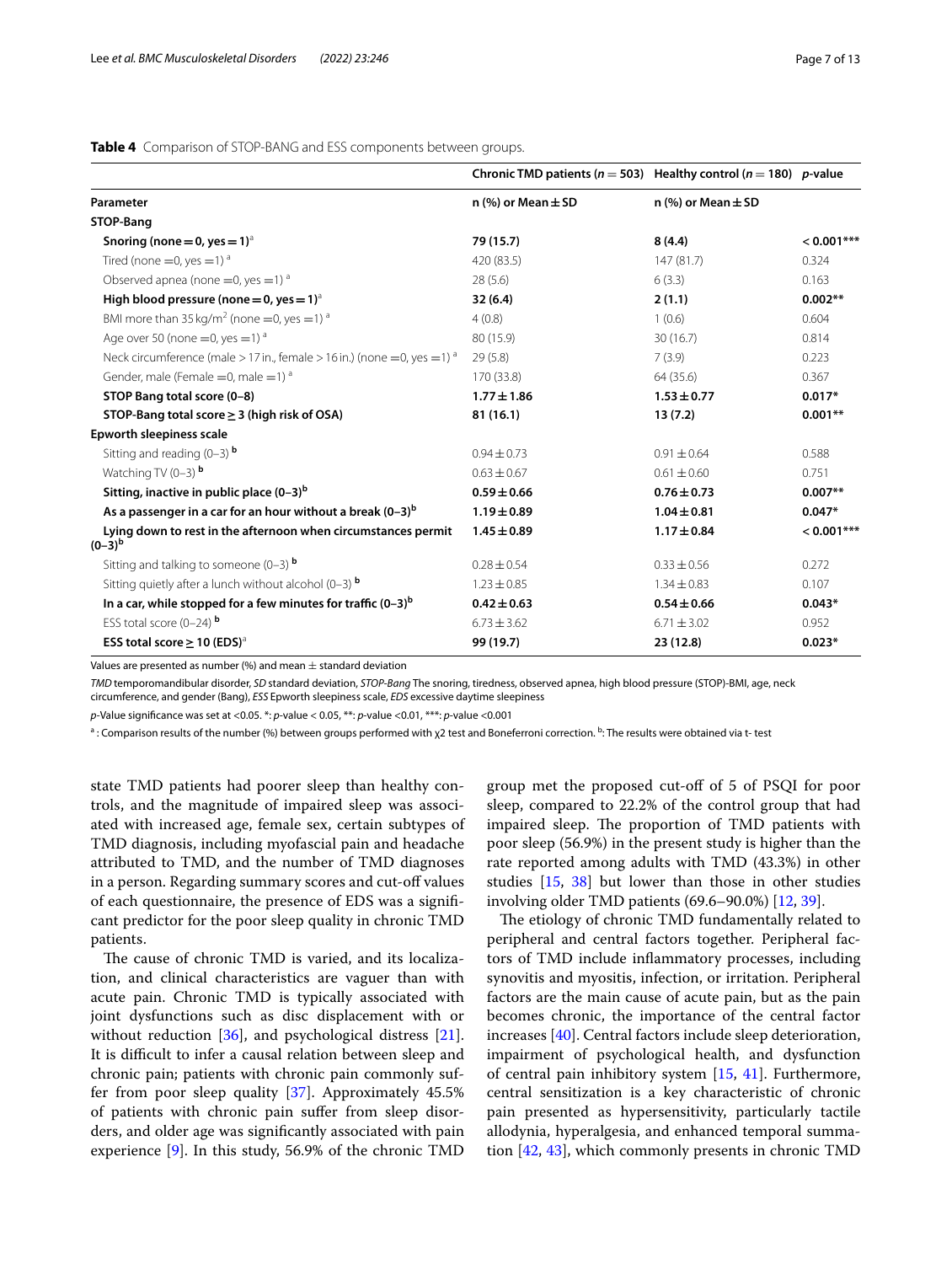



<span id="page-7-1"></span><span id="page-7-0"></span>

|  |  | Table 5 PSQI, STOP-Bang, and ESS scores according to number of TMD/AXIS I diagnosis |  |
|--|--|-------------------------------------------------------------------------------------|--|
|--|--|-------------------------------------------------------------------------------------|--|

|                         | Number of TMD Axis I diagnosis |                 |                 |                 |                 |                   |
|-------------------------|--------------------------------|-----------------|-----------------|-----------------|-----------------|-------------------|
| Parameter               | 1 ( $n = 88$ )                 | $2(n=120)$      | $3(n=125)$      | $4(n=170)$      | <i>p</i> -value | Post-hoc analysis |
| PSQI global scores      | $6.18 \pm 2.77$                | $5.96 \pm 2.65$ | $5.90 \pm 2.72$ | $6.75 \pm 2.84$ | $0.028*$        | 2 < 4.3 < 4       |
| STOP-Bang total scores  | $1.90 \pm 1.51$                | $1.95 + 2.82$   | $1.88 + 1.89$   | $1.49 + 0.87$   | 0.125           |                   |
| <b>ESS total scores</b> | $5.73 \pm 3.83$                | $6.59 \pm 3.41$ | $6.65 \pm 3.60$ | $7.40 \pm 3.79$ | $0.005**$       | 1 < 4             |

Values are presented as mean±standard deviation. The results were obtained from ANOVA and post-hoc analysis. *p*-Value signifcance was set at <0.05. \*: *p*-value <0.05, \*\*: *p*-value <0.01. TMD: temporomandibular disorder, PSQI: Pittsburgh Sleep Quality Index, STOP-Bang: The snoring, tiredness, observed apnea, high blood pressure (STOP)-BMI, age, neck circumference, and gender (Bang), ESS: Epworth sleepiness scale. When multiple diagnoses were allowed for each patient, the number of diagnoses the patient had was expressed numerically. 1: In the case of having only one diagnosis among the four diagnoses of TMD based on TMD Axis I (myofascial pain, disc dis-placement, arthralgia, and headache attributed to TMD), 2: having two of the four diagnoses, 3: having three of the four diagnoses, and 4: having all of the four diagnoses

patients. According to a recent meta-analysis focusing on endogenous pain control of orofacial pain including TMD, abnormal endogenous pain control function could be a potential mechanism of pain chronicization [[44\]](#page-11-16). As in other idiopathic pain disorders such as fbromyalgia and irritable bowel syndrome, TMD patients frequently present with overlapping signs and symptoms of sleep disorders [\[45\]](#page-11-17).

Sleep quality of chronic TMD patients was more impaired by increased age. In the present study, the increase of age (OR=2.551, 95% CI=1.662-3.917) was the most powerful predictor for poor sleep, and female sex (OR=1.885, 95% CI=1.193–2.978) was followed. In young adults, consolidated sleep at night and wakefulness during the day emerges from a balance between the brainstem, hypothalamus, and midbrain [[46\]](#page-11-18). In older adults, this operation is not efective, and decreased sleep duration, increased sleep latency, impaired sleep quality, shallow sleep, and changes in sleep structure can lead to sustained or deepening pain [\[47\]](#page-11-19). In addition, sleep patterns and structures are known to change across the lifespan, with up to 50% of older adults report difficulties initiating and/or maintaining sleep [\[48](#page-11-20)]. Chronic sleep disturbances are considered as indications of poor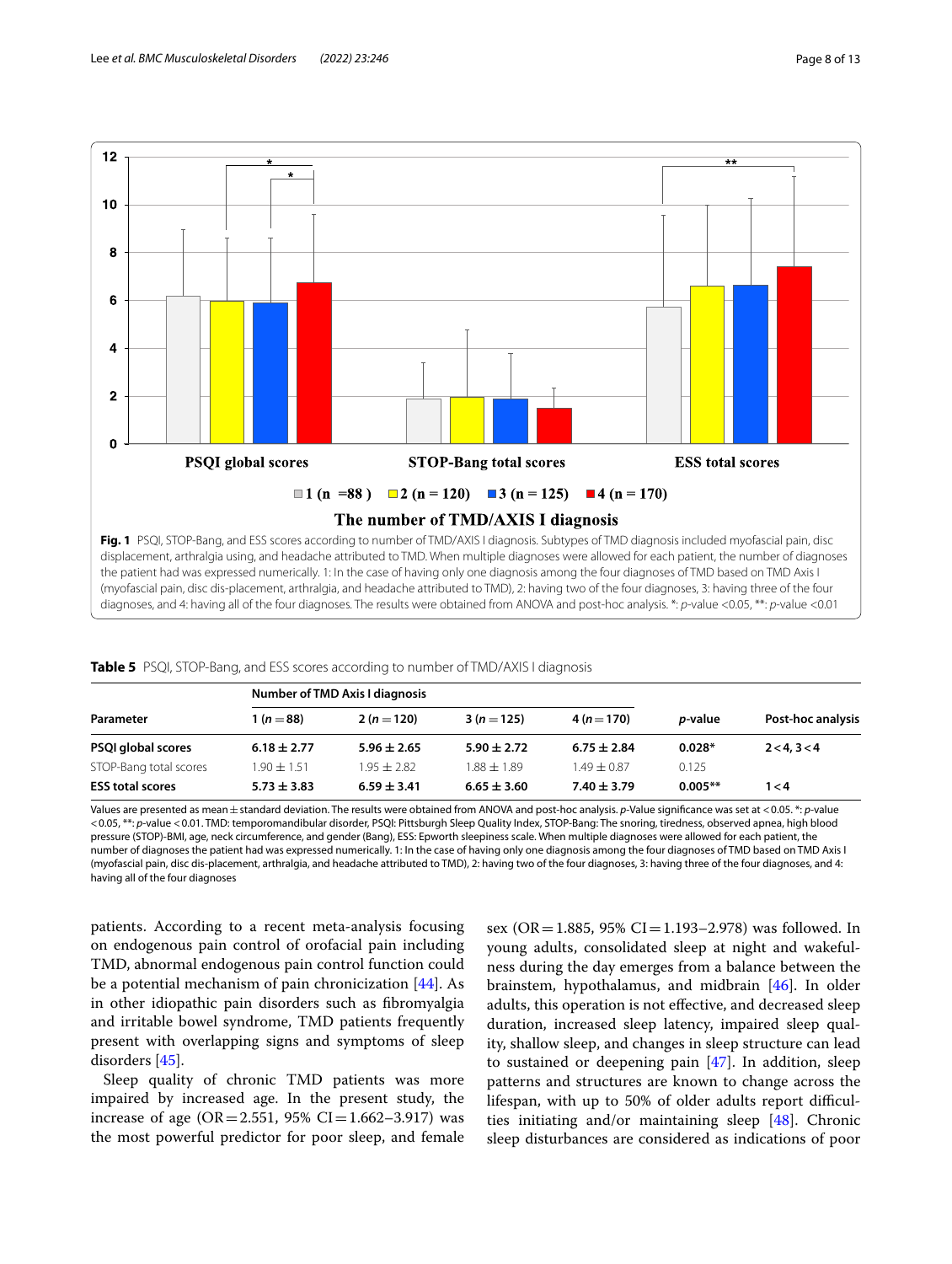|                                            | PSQI $(-5)$<br>$(n=217)$ | PSQI(>5)<br>$(n = 286)$ | <i>p</i> -value | <b>OR</b> | 95% Confidential<br>interval |       |
|--------------------------------------------|--------------------------|-------------------------|-----------------|-----------|------------------------------|-------|
| Parameter                                  | n (%)                    | n(%)                    |                 |           | Lower                        | Upper |
| Age [ref. = under average value]           | 56 (25.8)                | 141 (49.3)              | $< 0.001$ ***   | 2.551     | 1.662                        | 3.917 |
| Female [ref. = male]                       | 124 (57.1)               | 209 (73.1)              | $0.007**$       | 1.885     | 1.193                        | 2.978 |
| BMI [ref. = under average value]           | 90(41.5)                 | 139 (48.6)              | 0.146           | 1.353     | 0.900                        | 2.036 |
| VAS [ref. = under average value]           | 121 (55.8)               | 168 (58.7)              | 0.951           | 1.012     | 0.685                        | 1.495 |
| Duration [ref. = under average value]      | 61(28.1)                 | 73 (25.5)               | 0.711           | 0.922     | 0.600                        | 1.418 |
| Myofascial pain by RDC/TMD [ref. = none]   | 197 (90.8)               | 268 (93.7)              | 0.762           | 1.125     | 0.523                        | 2.423 |
| Disc displacement by RDC/TMD [ref. = none] | 119 (54.8)               | 159 (55.6)              | 0.453           | 0.829     | 0.508                        | 1.353 |
| Arthralgia by RDC/TMD [ref. = none]        | 152 (70.0)               | 203 (71.0)              | 0.930           | 0.976     | 0.576                        | 1.655 |
| Headache attributed to TMD by DC/TMD       | 107 (49.3)               | 178 (62.2)              | $0.049*$        | 1.519     | 1.000                        | 2.308 |
| STOP-Bang [ $ref. < 3$ ]                   | 31 (14.3)                | 50 (17.5)               | 0.868           | 1.051     | 0.584                        | 1.891 |
| ESS [ $ref. < 10$ ]                        | 34 (15.7)                | 65(22.7)                | $0.014*$        | 1.839     | 1.130                        | 2.993 |

## <span id="page-8-0"></span>**Table 6** Multivariate logistic regression analysis of factors influencing poor sleep (PSQI > 5) among the TMD patients

*OR* Odds ratio, *CI* Confdential interval, *ESS* Epworth sleepiness scale. Multivariate logistic regression analysis was performed to comprehensively examine the factors afecting poor sleep in chronic TMD patients (*R*=0.833, R square=0.787). For obtaining signifcant results, two-tailed level of statistical signifcance of a *p*-value was set at less than 0.05

health, vice versa, older adults commonly sufer from pain syndromes, arthritis, hormonal changes, neurodegeneration, psychological distress, cancer, renal and urologic diseases, and medical comorbidities all of which can contribute to sleep disorders  $[49]$ . Thus, older adults with chronic TMD are less likely to get enough rest and recovery through sleep than younger ones.

Female sex was also a major contributor to poor sleep quality in chronic TMD patients. There is limited recent evidence of interactions among sex, TMD chronicity, and sleep. However, it has been found that females show higher clinical and experimental pain sensitivity, and worse sleep impairments than males [\[5](#page-10-4)]. Few probable causes for poor sleep quality in the female sex may be explained based on sex diferences concerning mechanisms of pain of the craniofacial system [[50\]](#page-11-22). Furthermore, contribution of female sex may refect changes of systems beyond the physical axis of the orofacial area and in line with the biopsychosocial model, blending centrally mediated factors. Especially in postmenopausal female, an increase in sleep problems may be associated with the presence of noticeable hormonal changes, age-associated changes in sleep and psychosocial distress [[5](#page-10-4)]. In clinical research, females reported TMD symptoms, headache, and had muscle tenderness and joint sounds more often than males [[51\]](#page-11-23). It will be crucial to determine whether the effect of sleep on chronic TMD pain, and vice versa, is moderated by key demographic variables, such as age or sex.

Considering the EDS, EDS was a signifcant predictor for poor sleep in chronic TMD patients. EDS was more prevalent in chronic TMD patients than in healthy

controls (19.7% vs. 12.8%, *p*<0.05), and its OR value for poor sleep quality was 1.069. The EDS prevalence in the present study was higher than the prevalence among the general population  $(12–16%)$  [\[52](#page-11-24)], and lower than 28.57% of TMD patients, the rate previously reported  $[27]$  $[27]$ . The discrepancy may have occurred due to diferences in age distribution, race, and method of study. A signifcant proportion of the general population, as well as in patients with sleep problems or chronic pain, may sufer from EDS for a variety of causes, not pathological mechanisms. In older adults, they are prone to have daytime napping and EDS and the presence of comorbid conditions such as chronic pain, sleep disorders, and frequent nighttime urination breaks [\[53](#page-11-25)]. Diminished melatonin secretion and a reduced circadian modulation of rapideye-movement sleep and less pronounced day-night differences in the lower alpha activity occurs in the older group [[54](#page-11-26)]. Furthermore, females are more likely than males to have more trouble sleeping at night and experience EDS  $[55]$  $[55]$  $[55]$ . Thus, EDS in chronic TMD may have diferent underlying mechanisms of a homeostatic drive for sleep and pain control systems according to age and sex. Hence, it is necessary to consider age-and sex-related diferences in chronic TMD patients to obtain accurate results translation.

The high likelihood of OSA was not the significant predictor for poor sleep quality in chronic TMD patients. The STOP-Bang questionnaire is a great tool to easily identify patients with suspected OSA [\[29](#page-11-1)]. However, traditionally, polysomnography (PSG) in a sleep laboratory has been considered as a standard tool for the diagnosis of OSA [\[56\]](#page-11-28). Once OSA is identifed, these patients need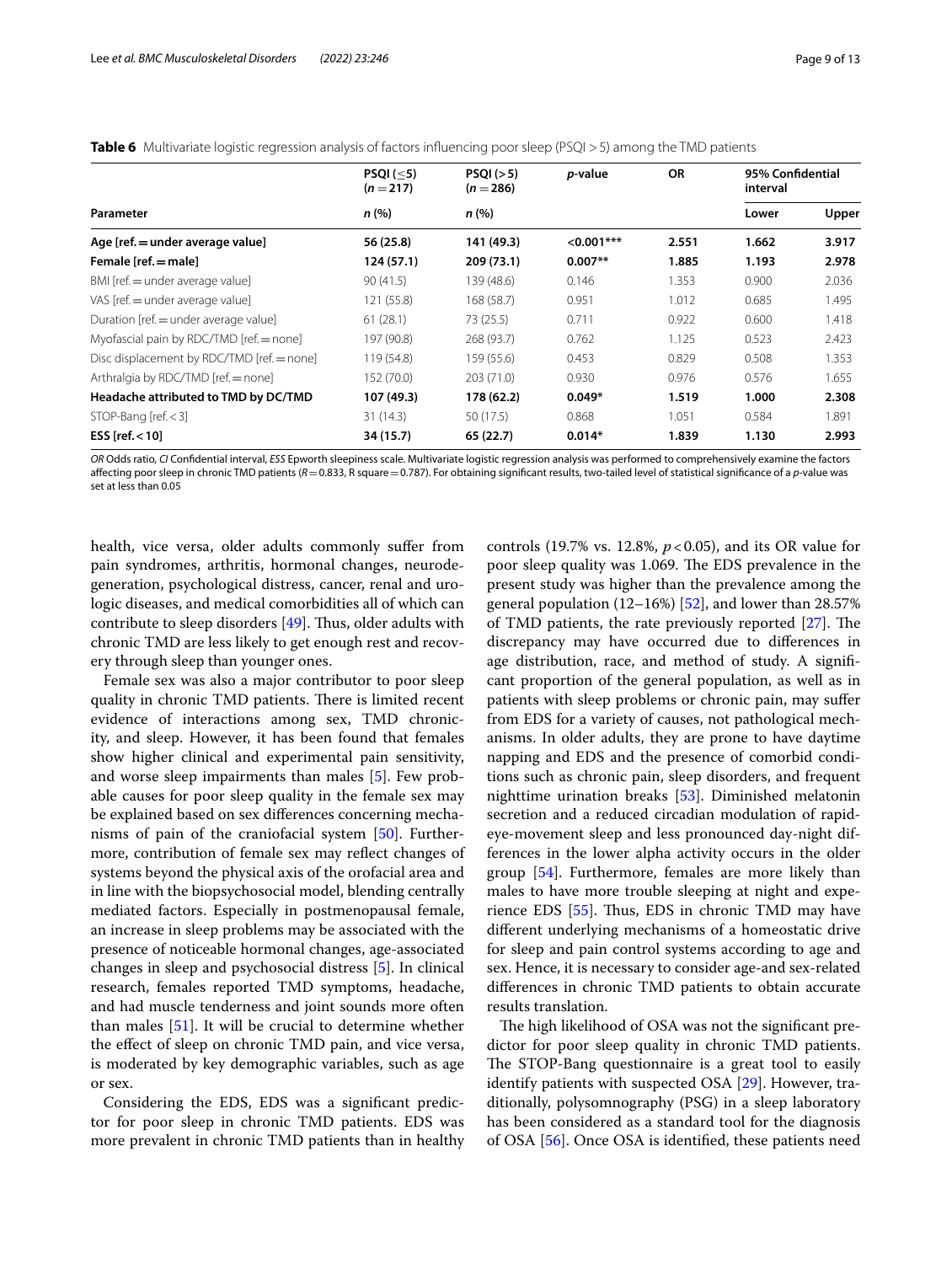a definite diagnosis using the PSG. There is a limit to the extended interpretation of the results of the sleep quality and high risk of OSA in patients with chronic TMD, as the relationship between OSA and TMD. Of course, a bidirectional association between OSA and TMD have been suggested [[28,](#page-11-0) [57](#page-11-29)]. Although the clear mechanism has not been identifed, oral appliances used in the treatment of OSA may be the cause of TMD with continuous mandibular advancement while sleeping [\[58\]](#page-11-30). Sleep bruxism, a major risk factor for TMD, may be linked to OSA through the sleep-related arousal reactions  $[59]$  $[59]$ . The link between sleep bruxism and OSA has been studied at various ages [\[60](#page-11-32)[–62\]](#page-11-33), which could potentially suggest a link between TMD and OSA. Sleep bruxism and PSG were not covered in this study, but will be fully addressed in subsequent studies.

Headache attributed to TMD was associated with an increase of PSQI global scores, and a signifcant predictor for poor sleep. As headaches are a common symptom of accompanying TMD, few researches have been done on the nature of headache attributed to chronic TMD. TMD patients with headache reported signifcantly higher levels of pain and mandibular dysfunction than patients with only TMD [[63](#page-11-34)]. Headache can promote sleep disturbances, and sleep disturbances can also precede or trigger a headache attack [[64\]](#page-11-35). Moreover, sleep deterioration has been associated with an increased risk for headaches, and in individuals with chronic headaches, shorter sleep duration has been associated with more severe pain [\[65](#page-11-36)]. Clearly, the underlying pathophysiology contributing to the close association and complex relationship among headache attributed to TMD, headache disorders, and sleep disorders are not fully explained. There may be complex bidirectional relationships, and can be explained by peripheral and central sensitization, malfunctions of neuroendocrine, immune, and vascular system, and even gene polymorphism.

Myofascial pain was also associated with poor sleep quality in chronic TMD patients. Similar to the present study, the substantial infuence of myofascial pain on poor sleep quality in patients with TMD was documented [[66\]](#page-11-37). Furthermore, according to the TMD diagnostic subgroups, and the impact on quality of sleep and the symptom severity can vary. TMD patients with musclederived or myofascial pain exhibit more advanced stages of depression and somatization than patients diagnosed with TMJ disc displacement, a joint-derived problem [[67\]](#page-11-38). Other researchers also observed a higher impact in patients with myogenous complaints than those with disc disorders [\[68](#page-11-39), [69\]](#page-11-40). While joint pain is characterized by a well-defned infammatory process, chronic muscle pain presents with enigmatic pathophysiologic mechanisms, of which central sensitization is the common factor unifying these conditions [\[70](#page-11-41)]. In addition, females have more pain and widespread pain in more body areas than males, which may be related to their worse quality of sleep  $[71]$  $[71]$ . Therefore, depending on the subgroup of TMD, the mechanisms by which TMD signs and symptoms occur are diferent, and further investigation is needed on the efects on sleep quality.

Finally, the quality of sleep was lower in chronic TMD patients with multiple diagnoses than in patients with a single diagnosis. According to Gil-Martínez et al., patients with mixed pain, having arthrogenous and myogenous origin simultaneously, showed greater craniomandibular and neck disability than patients diagnosed with chronic joint pain or muscle pain only [[72\]](#page-11-43). Patients with headache and TMDs reported signifcantly higher levels of pain and disability compared to patients with only TMDs  $[63]$  $[63]$ . These findings can be interpreted as increasing the number of TMD subgroup diagnoses can increase the severity of TMD symptoms. Overall, chronic TMD symptoms and multiple diagnoses may have a bidirectional cross-correlation, which can impair sleep quality. Chronic TMD, especially myofascial pain, headaches attributed to TMD, and sleep disturbance factors, may share the mechanism of occurrence and exacerbation.

Limitations of this study include the case-control study design, which cannot address a causal direction of efects and suggests only associations/correlations between the variables. In addition, the DC/TMD axis II instrument was not accompanied due to limitations of our experimental setup. Compared to objective measurements, such as PSG or oximetry, PSQI addresses a longer time frame and is suitable for large scale research [\[73](#page-11-44)]. Moreover, a comparison of validity with respiratory indices from polysomnographic recordings has been made for PSQI with some degree of success [[74\]](#page-11-45). However, a study design with repeated PSG may be more powerful in detecting phase-related diferences. Instead of using PSG, we used self-assessment measures of sleep due to feasibility and convenience, especially because of large sample size. PSG is an objective measure of biophysiologic sleep parameters, so we are planning further studies to expand these fndings with PSG. In addition, to get a deeper understanding of the relation between chronic TMD and poor sleep quality, we need to investigate their biopsychosocial aspects; however, this study did not evaluate psychological distress in patients with chronic TMD. Further studies on the psychological aspects of chronic TMD patients are ongoing.

## **Conclusions**

The strength of this study is a comprehensive analysis of how various issues afect poor sleep quality among many factors. There have been studies investigating sleep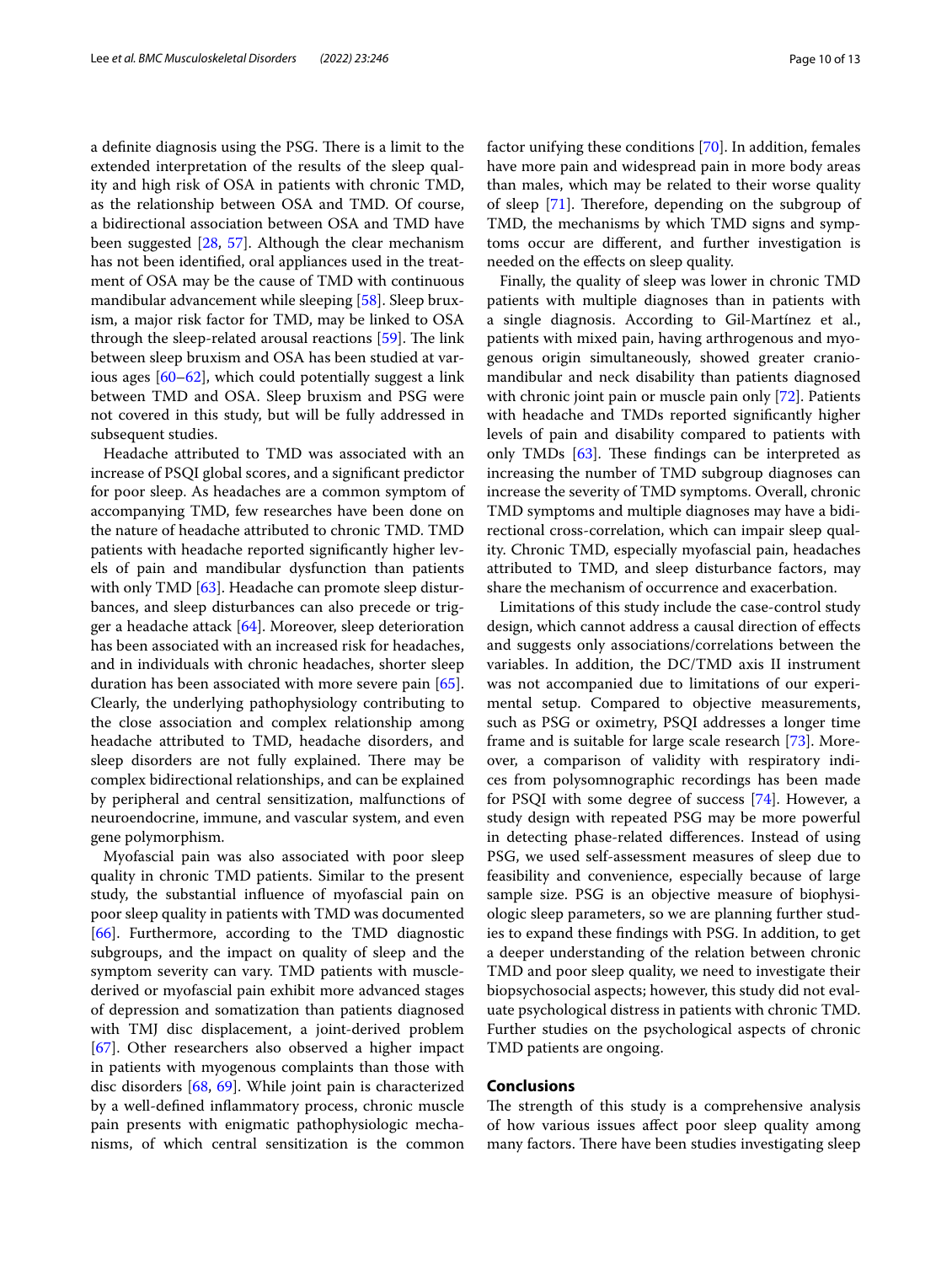quality using PSQI in TMD cases [\[13,](#page-10-12) [75](#page-12-0)]. In the present study, chronic TMD patients sufered more from impaired sleep than healthy control subjects, and poor sleep was associated with multiple comorbid symptoms. Thus, assessing sleep quality should be a routine part of the diagnostic work-up of chronic TMD patients. Furthermore, a multidisciplinary management approach is needed to address all the factors in addition to sleep that modulate pain experience. In the diagnosis and treatment of chronic TMD, a fragmented feld of view is not suitable, and a multidisciplinary approach involving experts in neurology, endocrinology, gerontology, and psychology, in addition to orofacial pain experts, is required. The results from this study will help to establish strategies for individual treatment and management of chronic TMD patients.

#### **Acknowledgments**

None.

#### **Authors' contributions**

Y.-H.L. wrote the paper. Y.-H.L. and Q.-S.A. contributed to data acquisition, Y.-H.L., and J.-S.A. to both data analysis and interpretation. Y.-H.L., Q.-S.A., and J.-S.A. provided their expertise and contributed to the Figs. Y.-H.L. and T.K. provided their expertise and contributed to revisions. All authors have read and agreed to the published version of the manuscript.

#### **Funding**

This research was supported by the National Research Foundation of Korea Grant (NRF/2020R1F1A1070072) funded by the Korean government which was funded by Y.-H.L.

#### **Availability of data and materials**

Since these are patient data, if there is a request for data disclosure, KHU-IRB will discuss it before disclosure

#### **Declarations**

#### **Ethics approval and consent to participate**

The research protocol was reviewed in compliance with the Helsinki Declaration and approved by the Institutional Review Board of the Kyung Hee University Dental Hospital (KHD IRB no. 1804–2).

Informed consent was obtained from all subjects involved in the study.

#### **Competing interests**

The authors declare no confict of interest.

#### **Author details**

<sup>1</sup> Department of Orofacial Pain and Oral Medicine, Kyung Hee University Dental Hospital, #26 Kyunghee‑daero, Dongdaemun‑gu, Seoul 02447, South Korea. <sup>2</sup> Department of Orthodontics, Seoul National University Dental Hospital, Seoul, South Korea. <sup>3</sup>Department of Biomedical Science and Engineering, Gwangju Institute of Science and Technology, Gwangju, South Korea.

## Received: 24 June 2021 Accepted: 7 March 2022

#### **References**

- <span id="page-10-0"></span>Medic G, Wille M, Hemels ME. Short- and long-term health consequences of sleep disruption. Nat Sci Sleep. 2017;9:151–61.
- <span id="page-10-1"></span>2. Haack M, Simpson N, Sethna N, Kaur S, Mullington J. Sleep defciency and chronic pain: potential underlying mechanisms and clinical implications. Neuropsychopharmacology. 2020;45(1):205–16.
- <span id="page-10-3"></span>4. Blågestad T, Pallesen S, Lunde LH, Sivertsen B, Nordhus IH, Grønli J. Sleep in older chronic pain patients: a comparative polysomnographic study. Clin J Pain. 2012;28(4):277–83.
- <span id="page-10-4"></span>5. Finan PH, Goodin BR, Smith MT. The association of sleep and pain: an update and a path forward. J Pain. 2013;14(12):1539–52.

<span id="page-10-2"></span>2012;12(5):577–85.

- <span id="page-10-5"></span>6. Smith MT, Perlis ML, Smith MS, Giles DE, Carmody TP. Sleep quality and presleep arousal in chronic pain. J Behav Med. 2000;23(1):1–13.
- <span id="page-10-6"></span>7. Ohayon MM. Relationship between chronic painful physical condition and insomnia. J Psychiatr Res. 2005;39(2):151–9.
- <span id="page-10-7"></span>8. Nickel R, Raspe HH. Chronic pain: epidemiology and health care utilization. Nervenarzt. 2001;72(12):897–906.
- <span id="page-10-8"></span>9. Jank R, Gallee A, Boeckle M, Fiegl S, Pieh C. Chronic pain and sleep disorders in primary care. Pain Res Treat. 2017;2017:9081802.
- <span id="page-10-9"></span>10. Warren MP, Fried JL. Temporomandibular disorders and hormones in women. Cells Tissues Organs. 2001;169(3):187–92.
- <span id="page-10-10"></span>11. Prasad SR, Kumar NR, Shruthi HR, Kalavathi SD. Temporomandibular pain. J Oral Maxillofac Pathol. 2016;20(2):272–5.
- <span id="page-10-11"></span>12. Yatani H, Studts J, Cordova M, Carlson CR, Okeson JP. Comparison of sleep quality and clinical and psychologic characteristics in patients with temporomandibular disorders. J Orofac Pain. 2002;16(3):221–8.
- <span id="page-10-12"></span>13. Rener-Sitar K, John MT, Pusalavidyasagar SS, Bandyopadhyay D, Schiffman EL. Sleep quality in temporomandibular disorder cases. Sleep Med. 2016;25:105–12.
- 14. de Siqueira JT, Camparis CM, de Siqueira SR, Teixeira MJ, Bittencourt L, Tufik S. Effects of localized versus widespread TMD pain on sleep parameters in patients with bruxism: a single-night polysomnographic study. Arch Oral Biol. 2017;76:36–41.
- <span id="page-10-13"></span>15. Smith MT, Wickwire EM, Grace EG, Edwards RR, Buenaver LF, Peterson S, et al. Sleep disorders and their association with laboratory pain sensitivity in temporomandibular joint disorder. Sleep. 2009;32(6):779–90.
- <span id="page-10-14"></span>16. Porto F, de Leeuw R, Evans DR, Carlson CR, Yepes JF, Branscum A, et al. Diferences in psychosocial functioning and sleep quality between idiopathic continuous orofacial neuropathic pain patients and chronic masticatory muscle pain patients. J Orofac Pain. 2011;25(2):117–24.
- <span id="page-10-15"></span>17. Schmitter M, Kares-Vrincianu A, Kares H, Bermejo JL, Schindler HJ. Sleep-associated aspects of myofascial pain in the orofacial area among temporomandibular disorder patients and controls. Sleep Med. 2015;16(9):1056–61.
- <span id="page-10-16"></span>18. Fernández-de-Las-Peñas C, Galán-Del-Río F, Alonso-Blanco C, Jiménez-García R, Arendt-Nielsen L, Svensson P. Referred pain from muscle trigger points in the masticatory and neck-shoulder musculature in women with temporomandibular disoders. J Pain. 2010;11(12):1295–304.
- <span id="page-10-17"></span>19. Greenspan JD, Slade GD, Bair E, Dubner R, Fillingim RB, Ohrbach R, et al. Pain sensitivity risk factors for chronic TMD: descriptive data and empirically identifed domains from the OPPERA case control study. J Pain. 2011;12(11 Suppl):T61–74.
- <span id="page-10-18"></span>20. Ossipov MH, Morimura K, Porreca F. Descending pain modulation and chronifcation of pain. Curr Opin Support Palliat Care. 2014;8(2):143–51.
- <span id="page-10-19"></span>21. Maísa Soares G, Rizzatti-Barbosa CM. Chronicity factors of temporomandibular disorders: a critical review of the literature. Braz Oral Res. 2015;29.
- <span id="page-10-20"></span>22. Sheng J, Liu S, Wang Y, Cui R, Zhang X. The link between depression and chronic pain: neural mechanisms in the brain. Neural Plast. 2017;2017:9724371.
- <span id="page-10-21"></span>23. Lobbezoo F, Lavigne GJ. Do bruxism and temporomandibular disorders have a cause-and-effect relationship? J Orofac Pain. 1997;11(1):15-23.
- <span id="page-10-22"></span>24. Manfredini D, Lobbezoo F. Relationship between bruxism and temporomandibular disorders: a systematic review of literature from 1998 to 2008. Oral Surg Oral Med Oral Pathol Oral Radiol Endod. 2010;109(6):e26–50.
- <span id="page-10-23"></span>25. de Tommaso M, Delussi M, Vecchio E, Sciruicchio V, Invitto S, Livrea P. Sleep features and central sensitization symptoms in primary headache patients. J Headache Pain. 2014;15(1):64.
- <span id="page-10-24"></span>26. Kristoffersen ES, Stavem K, Lundqvist C, Russell MB. Excessive daytime sleepiness in secondary chronic headache from the general population. J Headache Pain. 2017;18(1):85.
- <span id="page-10-25"></span>27. Jariyasakulroj S, Mitrirattanakul S. Excessive daytime sleepiness in temporomandibular disorder patients. Cranio. 2020;38(3):144–8.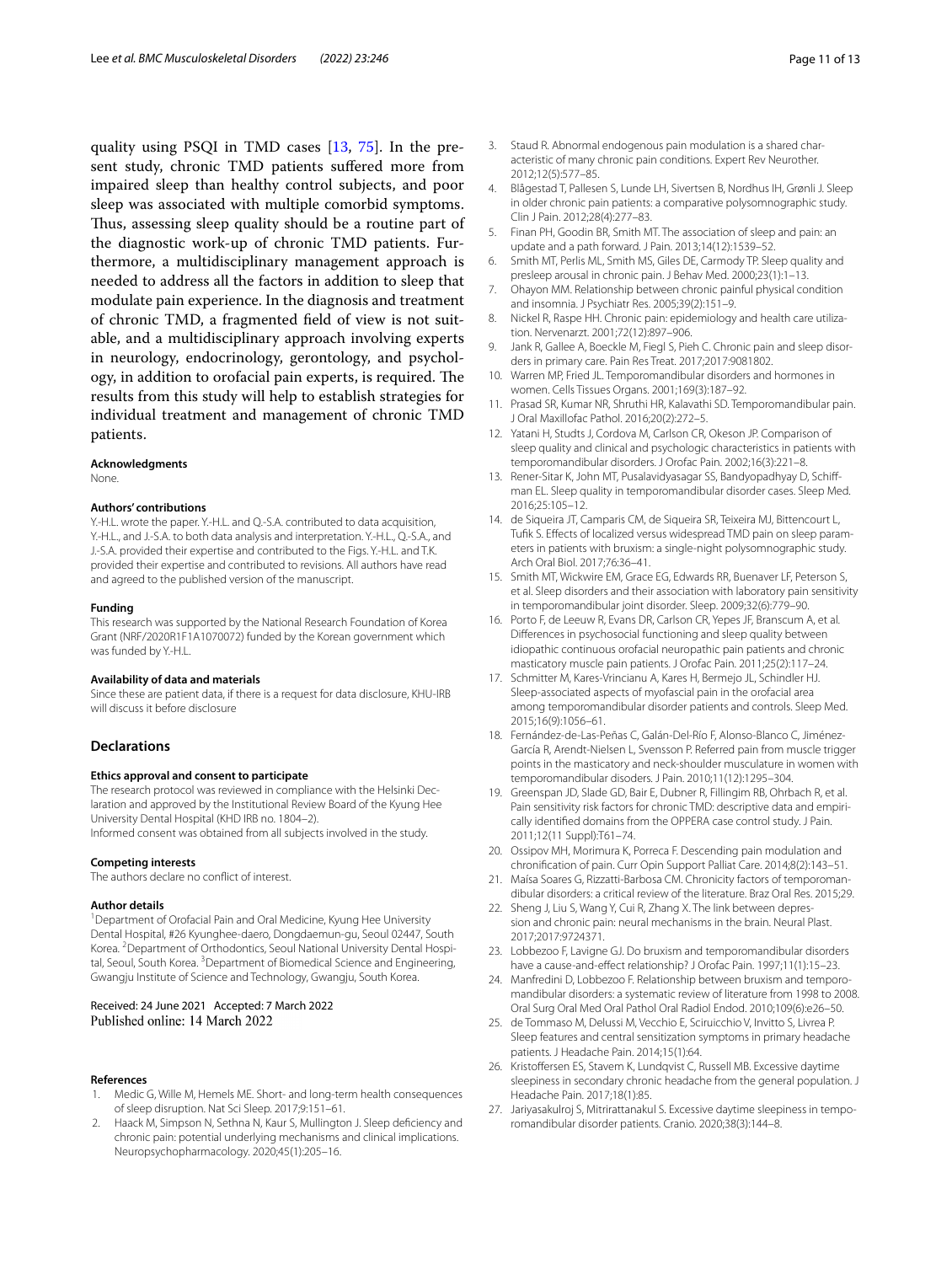- <span id="page-11-0"></span>28. Sanders AE, Essick GK, Fillingim R, Knott C, Ohrbach R, Greenspan JD, et al. Sleep apnea symptoms and risk of temporomandibular disorder: OPPERA cohort. J Dent Res. 2013;92(7 Suppl):70s–7s.
- <span id="page-11-1"></span>29. Chung F, Abdullah HR, Liao P. STOP-Bang questionnaire: a practical approach to screen for obstructive sleep apnea. Chest. 2016;149(3):631–8.
- <span id="page-11-2"></span>30. Schifman E, Ohrbach R, Truelove E, Look J, Anderson G, Goulet JP, et al. Diagnostic criteria for temporomandibular disorders (DC/TMD) for clinical and research applications: recommendations of the international RDC/ TMD consortium network\* and orofacial pain special interest group†. J Oral Facial Pain Headache. 2014;28(1):6–27.
- <span id="page-11-3"></span>31. Treede R-D, Rief W, Barke A, Aziz Q, Bennett MI, Benoliel R, et al. A classifcation of chronic pain for ICD-11. Pain. 2015;156(6):1003–7.
- <span id="page-11-4"></span>32. Van Ravesteyn LM, Tulen JHM, Kamperman AM, Raats ME, Schneider AJT, Birnie E, Steegers EAP, Hoogendijk WJG, Tiemeier HW, MP Lambregtsevan den berg. Perceived sleep quality is worse than objective parameters of sleep in pregnant women with a mental disorder. J Clin Sleep Med. 2014;10(10):1137–41.
- <span id="page-11-5"></span>33. Chung F, Subramanyam R, Liao P, Sasaki E, Shapiro C, Sun Y. High STOP-Bang score indicates a high probability of obstructive sleep apnoea. Br J Anaesth. 2012;108(5):768–75.
- <span id="page-11-6"></span>34. Boyes J, Drakatos P, Jarrold I, Smith J, Steier J. The use of an online Epworth sleepiness scale to assess excessive daytime sleepiness. Sleep & breathing = Schlaf & Atmung. 2017;21(2):333–40.
- <span id="page-11-7"></span>35. Johns MW. Sleepiness in diferent situations measured by the Epworth sleepiness scale. Sleep. 1994;17(8):703–10.
- <span id="page-11-8"></span>36. Graf-Radford SB: Temporomandibular disorders and headache. Dent Clin N Am 2007, 51(1):129–144, vi-vii.
- <span id="page-11-9"></span>37. Sayar K, Arikan M, Yontem T. Sleep quality in chronic pain patients. Can J Psychiatr. 2002;47(9):844–8.
- <span id="page-11-10"></span>38. Benoliel R, Zini A, Zakuto A, Slutzky H, Haviv Y, Sharav Y, et al. Subjective sleep quality in temporomandibular disorder patients and association with disease characteristics and Oral health-related quality of life. J Oral Facial Pain Headache. 2017;31(4):313–22.
- <span id="page-11-11"></span>39. Natu VP, Yap AU, Su MH, Irfan Ali NM, Ansari A. Temporomandibular disorder symptoms and their association with quality of life, emotional states and sleep quality in south-east Asian youths. J Oral Rehabil. 2018;45(10):756–63.
- <span id="page-11-12"></span>40. Crofford LJ. Chronic pain: where the body meets the brain. Trans Am Clin Climatol Assoc. 2015;126:167–83.
- <span id="page-11-13"></span>41. Gil-Martínez A, Paris-Alemany A, López-de-Uralde-Villanueva I, La Touche R. Management of pain in patients with temporomandibular disorder (TMD): challenges and solutions. J Pain Res. 2018;11:571–87.
- <span id="page-11-14"></span>42. Woolf CJ. Central sensitization: implications for the diagnosis and treatment of pain. Pain. 2011;152(3 Suppl):S2–S15.
- <span id="page-11-15"></span>43. Latremoliere A, Woolf CJ. Central sensitization: a generator of pain hypersensitivity by central neural plasticity. J Pain. 2009;10(9):895–926.
- <span id="page-11-16"></span>44. Moana-Filho EJ, Herrero Babiloni A, Theis-Mahon NR. Endogenous pain modulation in chronic orofacial pain: a systematic review and metaanalysis. Pain. 2018;159(8):1441–55.
- <span id="page-11-17"></span>45. Maixner W, Fillingim RB, Williams DA, Smith SB, Slade GD. Overlapping chronic pain conditions: implications for diagnosis and classifcation. J Pain. 2016;17(9 Suppl):T93–T107.
- <span id="page-11-18"></span>46. Blumberg MS, Gall AJ, Todd WD. The development of sleep-wake rhythms and the search for elemental circuits in the infant brain. Behav Neurosci. 2014;128(3):250–63.
- <span id="page-11-19"></span>47. Gori S, Lucchesi C, Morelli N, Maestri M, Bonanni E, Murri L. Sleeprelated migraine occurrence increases with aging. Acta Neurol Belg. 2012;112(2):183–7.
- <span id="page-11-20"></span>48. Inouye SK, Studenski S, Tinetti ME, Kuchel GA. Geriatric syndromes: clinical, research, and policy implications of a core geriatric concept. J Am Geriatr Soc. 2007;55(5):780–91.
- <span id="page-11-21"></span>49. Mander BA, Winer JR, Walker MP. Sleep and Human Aging. Neuron. 2017;94(1):19–36.
- <span id="page-11-22"></span>50. Dao TT, LeResche L: Gender diferences in pain. J Orofac Pain 2000, 14(3):169–184; discussion 184–195.
- <span id="page-11-23"></span>51. Magnusson T, Egermark I, Carlsson GE. A longitudinal epidemiologic study of signs and symptoms of temporomandibular disorders from 15 to 35 years of age. J Orofac Pain. 2000;14(4):310–9.
- <span id="page-11-24"></span>52. Roth T, Roehrs TA. Etiologies and sequelae of excessive daytime sleepiness. Clin Ther. 1996;18(4):562–76 discussion 561.
- <span id="page-11-25"></span>53. Stepnowsky CJ, Ancoli-Israel S. Sleep and its disorders in seniors. Sleep Med Clin. 2008;3(2):281–93.
- <span id="page-11-26"></span>54. Münch M, Knoblauch V, Blatter K, Schröder C, Schnitzler C, Kräuchi K, et al. Age-related attenuation of the evening circadian arousal signal in humans. Neurobiol Aging. 2005;26(9):1307–19.
- <span id="page-11-27"></span>55. Boccabella A, Malouf J. How do sleep-related health problems afect functional status according to sex? J Clin Sleep Med. 2017;13(5):685–92.
- <span id="page-11-28"></span>56. Kapur VK, Auckley DH, Chowdhuri S, Kuhlmann DC, Mehra R, Ramar K, et al. Clinical practice quideline for diagnostic testing for adult obstructive sleep apnea: an American Academy of sleep medicine clinical practice guideline. J Clin Sleep Med. 2017;13(3):479–504.
- <span id="page-11-29"></span>57. Wu JH, Lee KT, Kuo CY, Cheng CH, Chiu JY, Hung JY, et al. The association between temporomandibular disorder and sleep apnea-a Nationwide population-based cohort study. Int J Environ Res Public Health. 2020;17(17).
- <span id="page-11-30"></span>58. Näpänkangas R, Raunio A, Sipilä K, Raustia A. Efect of mandibular advancement device therapy on the signs and symptoms of temporomandibular disorders. J Oral Maxillofac Res. 2013;3(4):e5.
- <span id="page-11-31"></span>59. Wieckiewicz M, Bogunia-Kubik K, Mazur G, Danel D, Smardz J, Wojakowska A, et al. Genetic basis of sleep bruxism and sleep apnearesponse to a medical puzzle. Sci Rep. 2020;10(1):7497.
- <span id="page-11-32"></span>60. Jokubauskas L, Baltrušaitytė A. Relationship between obstructive sleep apnoea syndrome and sleep bruxism: a systematic review. J Oral Rehabil. 2017;44(2):144–53.
- 61. Guo H, Wang T, Li X, Ma Q, Niu X, Qiu J. What sleep behaviors are associated with bruxism in children? A systematic review and metaanalysis. Sleep Breath. 2017;21(4):1013–23.
- <span id="page-11-33"></span>62. Castroforio T, Bargellini A, Rossini G, Cugliari G, Deregibus A. Sleep bruxism in adolescents: a systematic literature review of related risk factors. Eur J Orthod. 2017;39(1):61–8.
- <span id="page-11-34"></span>63. Di Paolo C, D'Urso A, Papi P, Di Sabato F, Rosella D, Pompa G, et al. Temporomandibular disorders and headache: a retrospective analysis of 1198 patients. Pain Res Manag. 2017;2017:3203027.
- <span id="page-11-35"></span>64. Fernandez-de-Las-Penas C, Fernandez-Munoz JJ, Palacios-Cena M, Paras-Bravo P, Cigaran-Mendez M, Navarro-Pardo E. Sleep disturbances in tension-type headache and migraine. Ther Adv Neurol Disord. 2018;11:1756285617745444.
- <span id="page-11-36"></span>65. Houle TT, Butschek RA, Turner DP, Smitherman TA, Rains JC, Penzien DB. Stress and sleep duration predict headache severity in chronic headache suferers. Pain. 2012;153(12):2432–40.
- <span id="page-11-37"></span>66. Vazquez-Delgado E, Schmidt JE, Carlson CR, DeLeeuw R, Okeson JP. Psychological and sleep quality diferences between chronic daily headache and temporomandibular disorders patients. Cephalalgia : an international journal of headache. 2004;24(6):446–54.
- <span id="page-11-38"></span>67. Ferrando M, Andreu Y, Galdón MJ, Durá E, Poveda R, Bagán JV. Psychological variables and temporomandibular disorders: distress, coping, and personality. Oral Surg Oral Med Oral Pathol Oral Radiol Endod. 2004;98(2):153–60.
- <span id="page-11-39"></span>68. Bush FM, Harkins SW. Pain-related limitation in activities of daily living in patients with chronic orofacial pain: psychometric properties of a disability index. J Orofac Pain. 1995;9(1):57–63.
- <span id="page-11-40"></span>69. Auerbach SM, Laskin DM, Frantsve LM, Orr T. Depression, pain, exposure to stressful life events, and long-term outcomes in temporomandibular disorder patients. J Oral Maxillofac Surg. 2001;59(6):628–33 discussion 634.
- <span id="page-11-41"></span>70. Furquim BDA, Flamengui LMSP, Conti PCR. TMD and chronic pain: a current view. Dental Press J Orthod. 2015;20(1):127–33.
- <span id="page-11-42"></span>71. Bartley EJ, Fillingim RB: Sex diferences in pain: a brief review of clinical and experimental fndings. Br J Anaesth 2013, 111(1):52–58.
- <span id="page-11-43"></span>72. Gil-Martínez A, Grande-Alonso M, López-de-Uralde-Villanueva I, López-López A, Fernández-Carnero J, La Touche R. Chronic temporomandibular disorders: disability, pain intensity and fear of movement. J Headache Pain. 2016;17(1):103.
- <span id="page-11-44"></span>73. Buysse DJ, Hall ML, Strollo PJ, Kamarck TW, Owens J, Lee L, et al. Relationships between the Pittsburgh sleep quality index (PSQI), Epworth sleepiness scale (ESS), and clinical/polysomnographic measures in a community sample. J Clin Sleep Med. 2008;4(6):563–71.
- <span id="page-11-45"></span>74. Manzar MD, Moiz JA, Zannat W, Spence DW, Pandi-Perumal SR, Ahmed SB, et al. Validity of the Pittsburgh sleep quality index in Indian University students. Oman Med J. 2015;30(3):193–202.